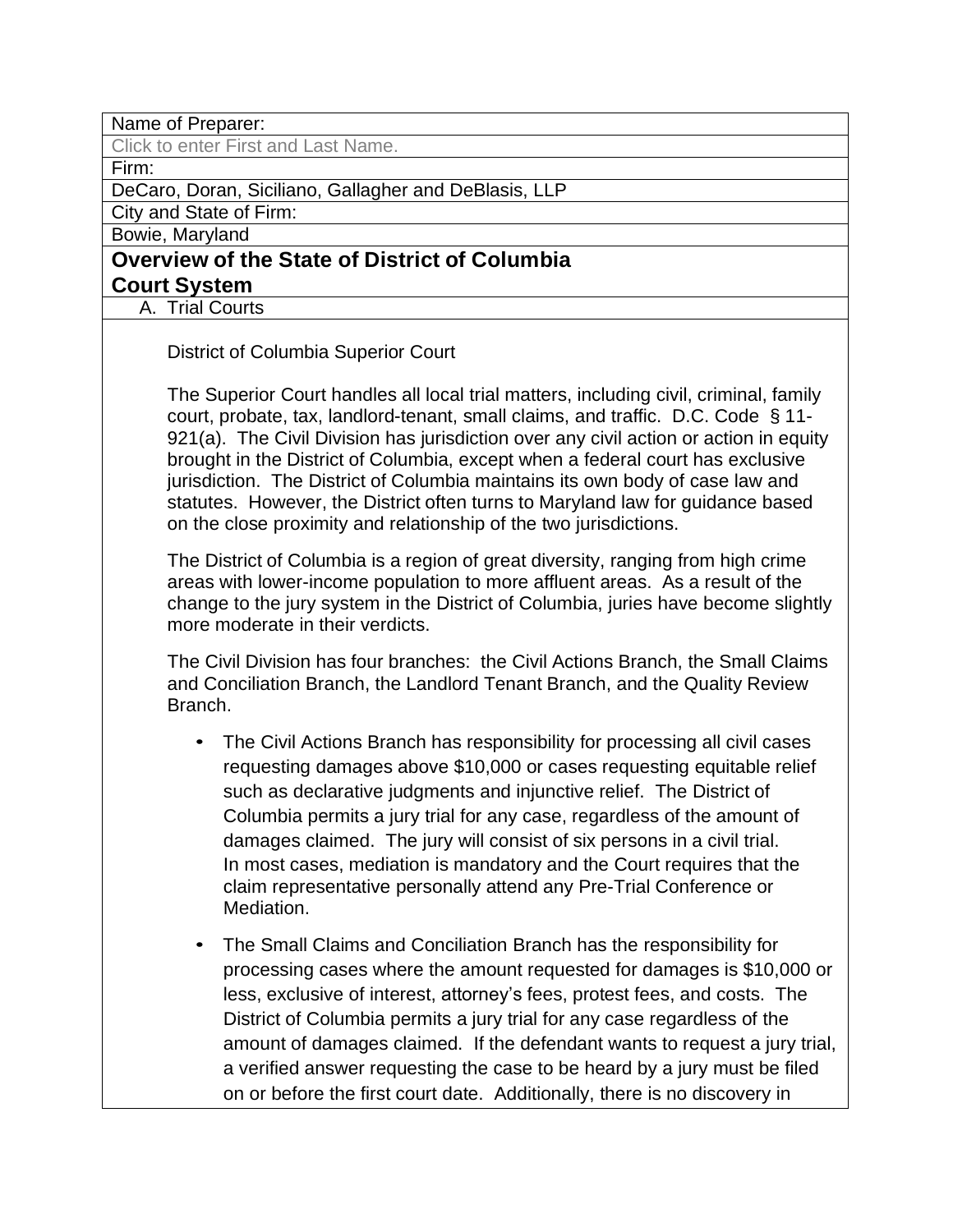| small claims proceeding absent court order. Finally, it should be noted<br>that pursuing or defending an action in the Small Claims and Conciliation<br>Branch is often a very tedious and time consuming process, including<br>mandatory Mediation.<br>The Landlord and Tenant Branch processes cases filed for possession of<br>$\bullet$                                                                                                                                                                 |
|-------------------------------------------------------------------------------------------------------------------------------------------------------------------------------------------------------------------------------------------------------------------------------------------------------------------------------------------------------------------------------------------------------------------------------------------------------------------------------------------------------------|
| real property or violations of lease agreements.                                                                                                                                                                                                                                                                                                                                                                                                                                                            |
| The Quality Review Branch handles scheduling for all civil cases, Landlord<br>and Tenant, and Small Claims jury cases.                                                                                                                                                                                                                                                                                                                                                                                      |
| <b>B.</b> Appellate Courts                                                                                                                                                                                                                                                                                                                                                                                                                                                                                  |
| District of Columbia Court of Appeals                                                                                                                                                                                                                                                                                                                                                                                                                                                                       |
| An Appeal as of Right may be taken only by filing a notice of appeal with the<br>Clerk of the Superior Court within thirty days after entry of the judgment or order<br>from which the appeal is taken unless a different time is specified by the<br>provisions of the District of Columbia Code. D.C. Ct. App. R. 3 & 4. The notice<br>of appeal must specify the party taking the appeal and designate the judgment,<br>order, or part thereof being appealed. D.C. Ct. App. R. 3(c)(1).                 |
| Within ten days after filing the notice of appeal, the appellant must order from the<br>reporter a transcript of such parts of the proceedings not already on file as the<br>appellant considers necessary, and identify for the Court Reporter Division any<br>transcript already prepared that is to be included in the record on appeal; or the<br>appellant must file a certificate in the District of Columbia Court of Appeals<br>stating that no transcript will be ordered. D.C. Ct. App. R. 10(b). |
| The Record for the Appeal consists of the following:                                                                                                                                                                                                                                                                                                                                                                                                                                                        |
| The original papers and exhibits filed in the Superior Court;<br>The transcript of proceedings, if any; and<br>A certified copy of the docket entries prepared by the Clerk of the Superior<br>Court.                                                                                                                                                                                                                                                                                                       |
| D.C. Ct. App. R. 10(a).                                                                                                                                                                                                                                                                                                                                                                                                                                                                                     |
| <b>Post-Trial Bonds</b>                                                                                                                                                                                                                                                                                                                                                                                                                                                                                     |
| In the event of an adverse verdict against a defendant, steps need to be taken to<br>prevent judgment by way of levy upon the property of the defendant, even if the<br>defendant has insurance to cover the judgment.                                                                                                                                                                                                                                                                                      |
| A Supersedeas Bond operates to stay the enforcement of a judgment pending                                                                                                                                                                                                                                                                                                                                                                                                                                   |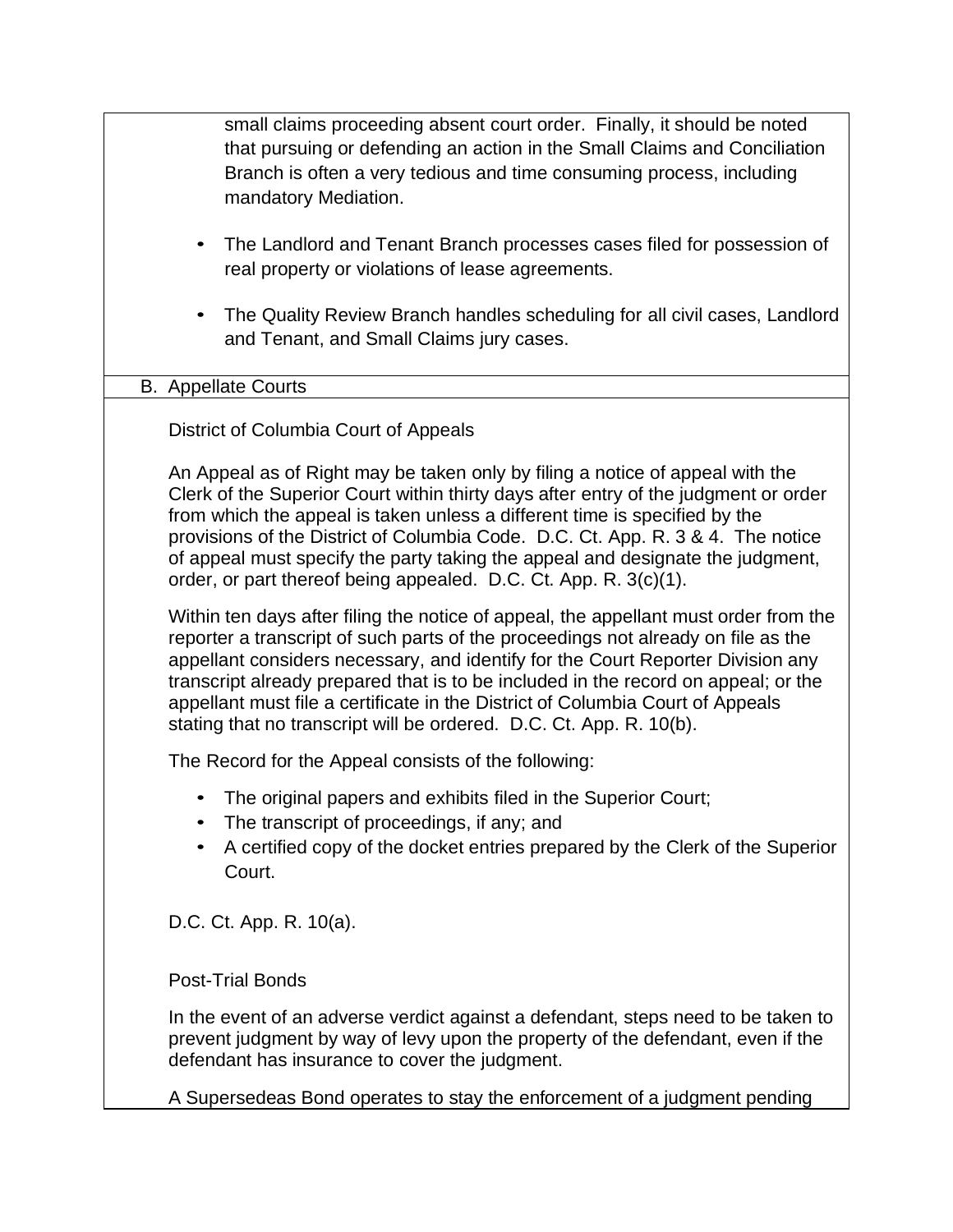appeal, and thus tolls the statutory twelve-year limit on enforcing a judgment. *Dickey v. Fair*, 768 A.2d 540 (D.C. 2001). Further, a Government appeal automatically stays enforcement of the underlying court order. *Hoban v. WMATA*, 841 F.2d 1157, 1158-59 (D.D.C. 1988). A stay in the period of enforcement for a judgment can be granted by either the trial court or Court of Appeals for any lawful reason, but not without first posting a supersedeas bond or some other appropriate security. *Dickey*, supra.

Pre-Judgment/Post-Judgment Interest

Interest is allowable on money judgments in civil cases. 28 U.S.C. § 1961 sets forth the manner and the rate which interest may be specified. The rate varies according to the formula set in that section. The interest shall be calculated from the date of the entry of the judgment, at a rate equal to the weekly average one year constant maturity Treasury yield, for the calendar week preceding the date of the judgment.

### **Procedural**

A. Venue

As the District of Columbia only has one trial court, the concept of venue as generally understood is inapplicable to this jurisdiction.

## B. Statute of Limitations

Pursuant to D.C. Code § 12-301, the following statutes of limitation apply in the District of Columbia:

- For the recovery of damages for an injury to real or personal property, the statutory period is 3 years.
- For libel, slander, assault, battery, mayhem, wounding, malicious prosecution, false arrest, or false imprisonment: 1 year.
- For actions on a simple contract, express or implied: 3 years.
- For the recovery of damages for an injury to real property from toxic substances including products containing asbestos: 5 years from the date the injury is discovered or with reasonable diligence should have been discovered.
- For wrongful death actions: 2 years.
- For actions in which a limitation is not otherwise specially prescribed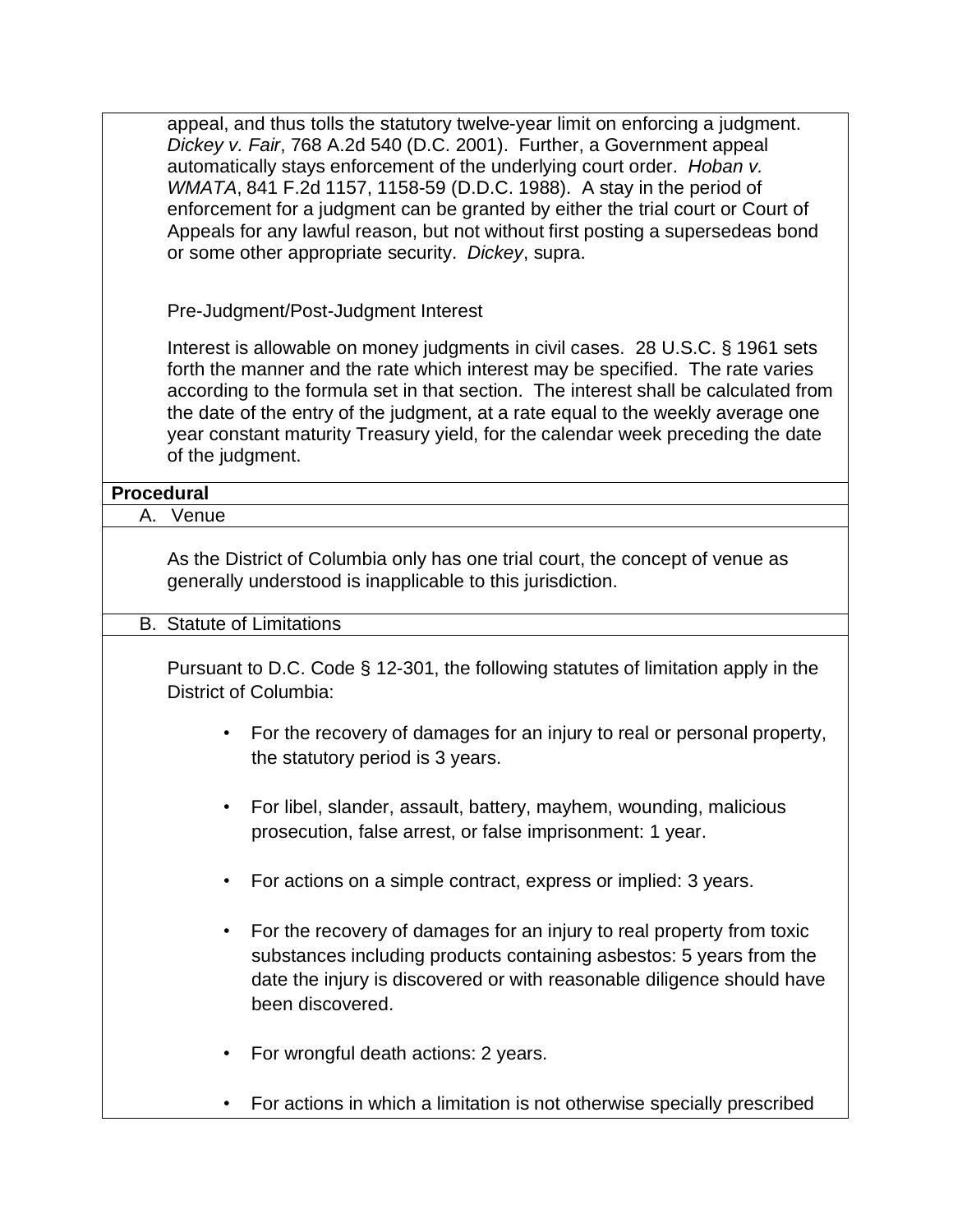|             | (including medical malpractice actions): 3 years.                                                                                                                                                                                                                                                                                                                                                                                                                                                                                                                                                                                                                             |
|-------------|-------------------------------------------------------------------------------------------------------------------------------------------------------------------------------------------------------------------------------------------------------------------------------------------------------------------------------------------------------------------------------------------------------------------------------------------------------------------------------------------------------------------------------------------------------------------------------------------------------------------------------------------------------------------------------|
|             | The District of Columbia also applies the discovery rule, which provides that a<br>cause of action accrues when a plaintiff discovered, or with reasonable care<br>should have discovered, all of the essential elements of their possible cause of<br>action (i.e. duty, breach, causation and damages). Knight v. Furlow, 553 A.2d<br>1232, 1236 (D.C. 1989).                                                                                                                                                                                                                                                                                                               |
|             | C. Time for Filing An Answer                                                                                                                                                                                                                                                                                                                                                                                                                                                                                                                                                                                                                                                  |
| statute.    | Pursuant to Super. Ct. Civ. R. 12, an Answer must be filed within 21 days after<br>the service of the summons and complaint, unless otherwise proscribed by                                                                                                                                                                                                                                                                                                                                                                                                                                                                                                                   |
|             | Affirmative defenses must be raised in the Answer or these defenses are<br>deemed waived, with the exception of the following affirmative defenses, which<br>may still be raised by motion:                                                                                                                                                                                                                                                                                                                                                                                                                                                                                   |
| 1.          | Lack of jurisdiction over subject matter                                                                                                                                                                                                                                                                                                                                                                                                                                                                                                                                                                                                                                      |
| 2.          | Lack of jurisdiction over the person                                                                                                                                                                                                                                                                                                                                                                                                                                                                                                                                                                                                                                          |
| 3.          | Insufficiency of process                                                                                                                                                                                                                                                                                                                                                                                                                                                                                                                                                                                                                                                      |
| 4.          | Insufficiency of service of process                                                                                                                                                                                                                                                                                                                                                                                                                                                                                                                                                                                                                                           |
| 5.          | Failure to state a claim upon which relief can be granted                                                                                                                                                                                                                                                                                                                                                                                                                                                                                                                                                                                                                     |
| 6.          | Failure to join a party needed for a just adjudication                                                                                                                                                                                                                                                                                                                                                                                                                                                                                                                                                                                                                        |
|             | D. Dismissal Re-Filing of Suit                                                                                                                                                                                                                                                                                                                                                                                                                                                                                                                                                                                                                                                |
| the action. | Pursuant to Sup. Ct. Civ. R. 41 (2012), an action may be dismissed by the<br>plaintiff without an order of the Court either by filing a notice of dismissal at any<br>time before the adverse party files an Answer or Motion for Summary Judgment<br>or by filing a stipulation of dismissal signed by all parties who have appeared in<br>The dismissal of the action is without prejudice unless otherwise stated in the<br>notice of dismissal or stipulation of dismissal. However, if the plaintiff has<br>previously brought the same claim in another federal or state court and that<br>action was dismissed, then a subsequent notice of dismissal in D.C. Superior |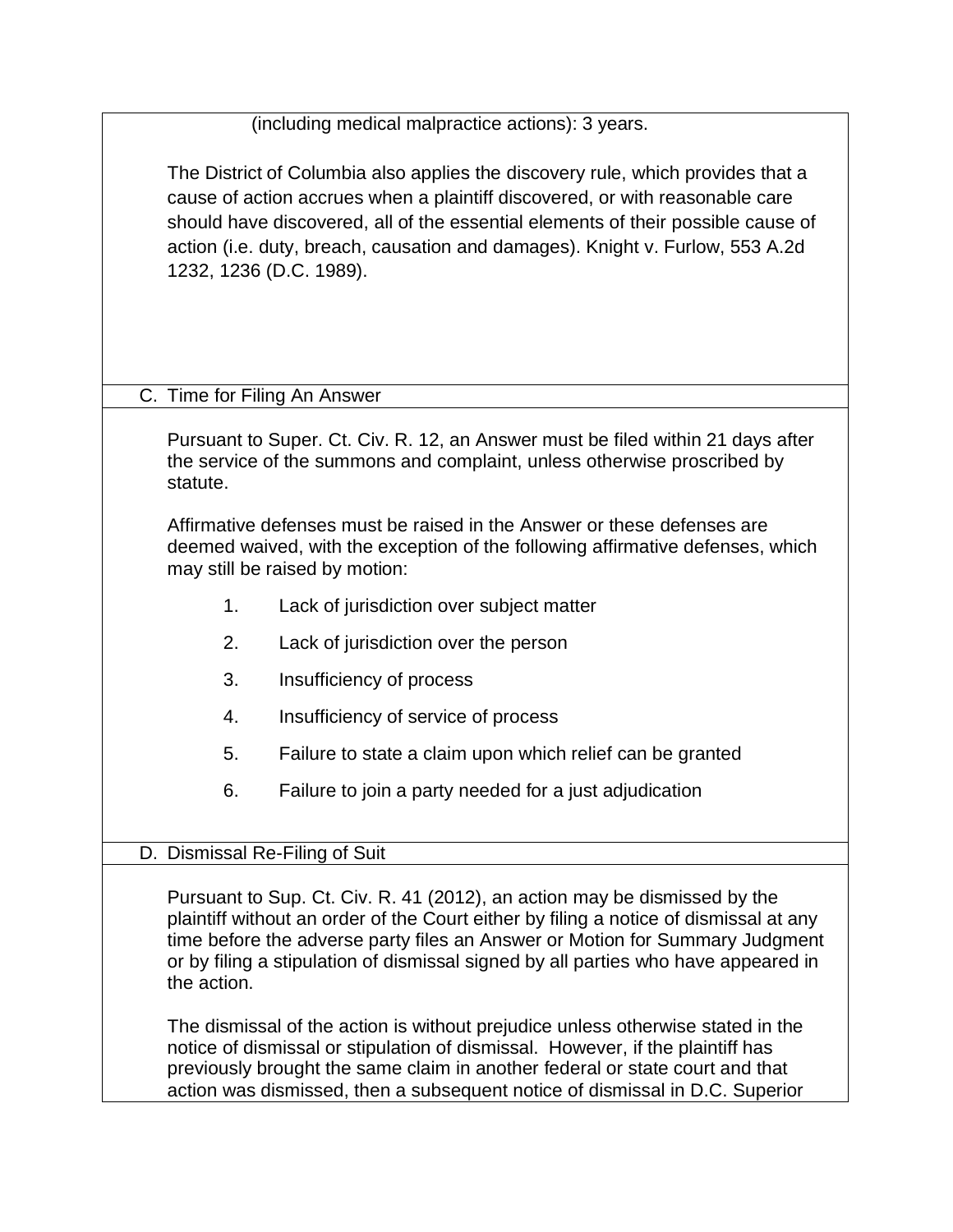|           |                               | Court acts as an adjudication upon the merits. Additionally, the D.C. Superior<br>Court may order the plaintiff to pay the costs of the prior action.                                                                                                                                                                                                                                                                                                                                                                                                                                                                                                                                                                                          |
|-----------|-------------------------------|------------------------------------------------------------------------------------------------------------------------------------------------------------------------------------------------------------------------------------------------------------------------------------------------------------------------------------------------------------------------------------------------------------------------------------------------------------------------------------------------------------------------------------------------------------------------------------------------------------------------------------------------------------------------------------------------------------------------------------------------|
| Liability |                               |                                                                                                                                                                                                                                                                                                                                                                                                                                                                                                                                                                                                                                                                                                                                                |
|           | A. Negligence                 |                                                                                                                                                                                                                                                                                                                                                                                                                                                                                                                                                                                                                                                                                                                                                |
|           |                               | In the District of Columbia, to prevail on a claim for negligence, the plaintiff must<br>prove "the applicable standard of care, a deviation from that standard by the<br>defendant, and a causal relationship between that deviation and the plaintiff's<br>injury." Bruno v. W. Union Fin. Servs., 973 A.2d 713 (D.C. App 2009).                                                                                                                                                                                                                                                                                                                                                                                                             |
|           | <b>B.</b> Negligence Defenses |                                                                                                                                                                                                                                                                                                                                                                                                                                                                                                                                                                                                                                                                                                                                                |
|           |                               | The District of Columbia recognizes the affirmative defenses of contributory<br>negligence and assumption of the risk:                                                                                                                                                                                                                                                                                                                                                                                                                                                                                                                                                                                                                         |
|           | 1.                            | <b>Contributory Negligence</b>                                                                                                                                                                                                                                                                                                                                                                                                                                                                                                                                                                                                                                                                                                                 |
|           |                               | The District of Columbia is among the handful of jurisdictions that<br>recognizes the doctrine of contributory negligence, which is an<br>affirmative defense that states a plaintiff cannot recover if her own<br>negligence is a proximate cause of the injury. Contributory<br>negligence is defined as unreasonable conduct that falls below the<br>standard to which a plaintiff should conform her for own protection<br>and which ultimately contributes to the injuries sustained. Scoggins<br>v. Jude, 419 A.2d 999, 1004 (D.C. 1980).                                                                                                                                                                                                |
|           |                               | The Doctrine of Last Clear Chance presents a narrow exception to<br>the application of contributory negligence. If contributory<br>negligence is present, but the defendant had a superior opportunity<br>(i.e., a last clear chance) to avoid the accident, then the plaintiff<br>may recover even if the plaintiff was, in fact, contributorily negligent.                                                                                                                                                                                                                                                                                                                                                                                   |
|           | 2.                            | Assumption of the Risk                                                                                                                                                                                                                                                                                                                                                                                                                                                                                                                                                                                                                                                                                                                         |
|           |                               | Assumption of the risk applies where a plaintiff "subjectively"<br>know[s] of the existence of the risk and appreciate[s] its<br>unreasonable character." Sinai v. Polinger Co., 498 A.2d 520, 524<br>(D.C. 1985). Assumption of the risk acts to relieve the defendant of<br>any duty toward plaintiff. To prove assumption of the risk, the<br>defendant must show by a preponderance of the evidence that the<br>plaintiff (1) actually knew and understood the full scope and<br>magnitude of the danger arising from the defendant's conduct and<br>(2) voluntarily exposed herself to that danger. However, a plaintiff<br>cannot be found to have assumed the risk where the defendant's<br>conduct left her no reasonable alternative. |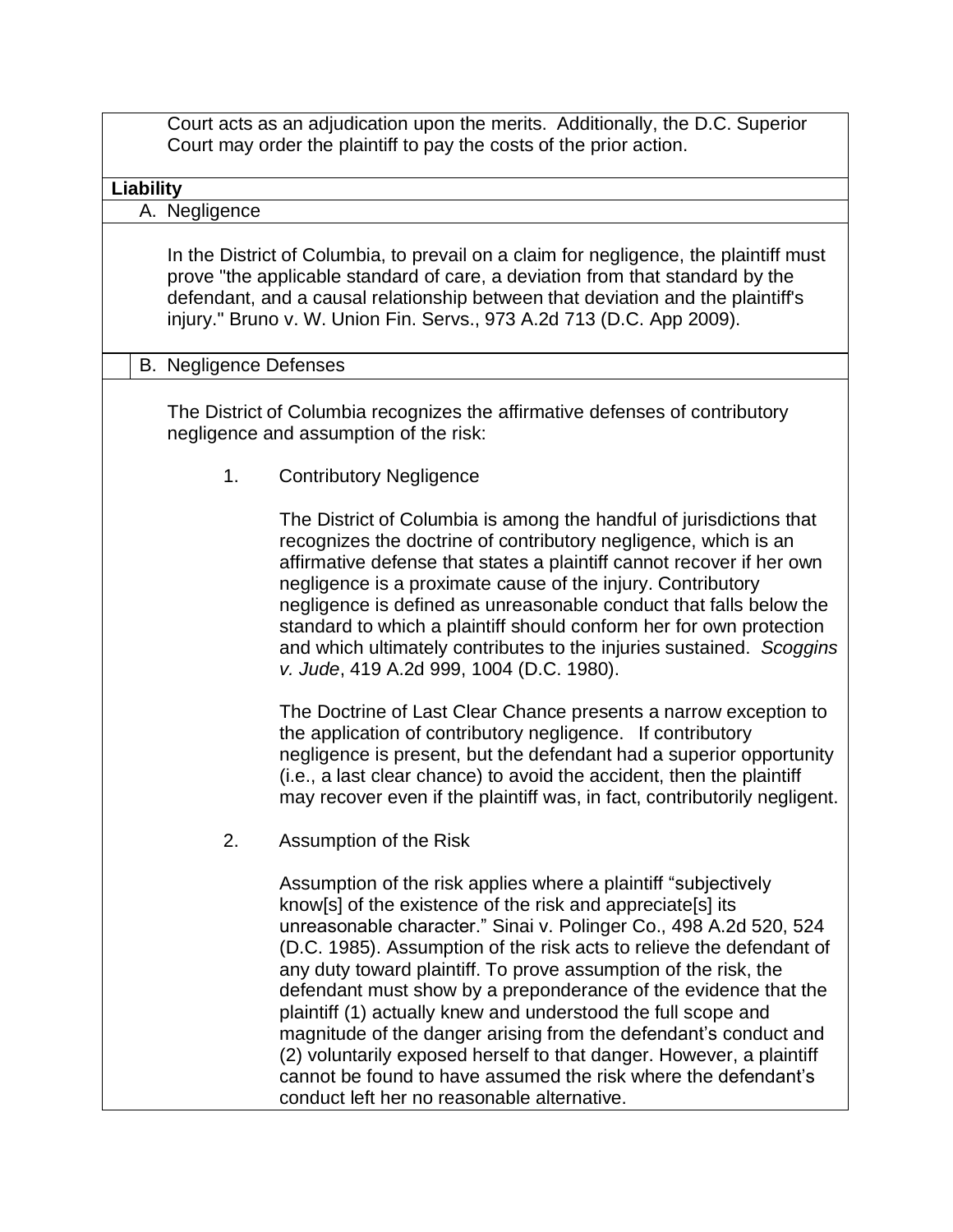# 3. Statute of Limitations

The statute of limitations defense is not deemed waived even if the defense was not raised in the Answer provided the parties are not prejudiced by a delay in raising the defense.

## C. Gross Negligence, Recklessness, Willful and Wanton Conduct

The legal concepts of gross negligence, recklessness, and willful and wanton conduct are generally inapplicable to the typical tort case in the District of Columbia. These concepts may come into play in the award of punitive damages against a tortfeasor, discussed infra.

D. Negligent Hiring and Retention

The District of Columbia recognizes a cause of action for negligent hiring and retention, but only where the employer was not already stipulated to an agency relationship, in which case the plaintiff can proceed on a respondeat superior theory.

1. Negligent Hiring and Retention

The District of Columbia recognizes a cause of action for negligent hiring and retention. In order for a plaintiff to establish a claim for negligent hiring and retention, she must show that the "employer was negligent in selecting a servant unfit to perform the services for which he was employed" and the "incompetency or unfitness of the servant" was a proximate cause of the injury. *Stumpner v. Harrison*, 136 A.2d 870, 872 (D.C. Mun. App. 1957). The District of Columbia also recognizes a cause of action for the negligent retention of an independent contractor.

2. Admission of Agency as Defense to Negligent Hiring and Retention

The District of Columbia takes the majority view that if an employer stipulates to the existence of an agency relationship between itself and an employee, then it is improper for plaintiff to proceed on a theory of negligent hiring and retention. This view reflects the notion that a claim for negligent hiring and retention should not impose additional liability upon the employer where same has admitted the employee was acting in the scope of the employment, in which case the plaintiff can proceed on a respondeat superior theory. See *Hackett v. Washington Metropolitan Area Transit Authority*, 736 F. Supp. 8 (D.D.C. 1990).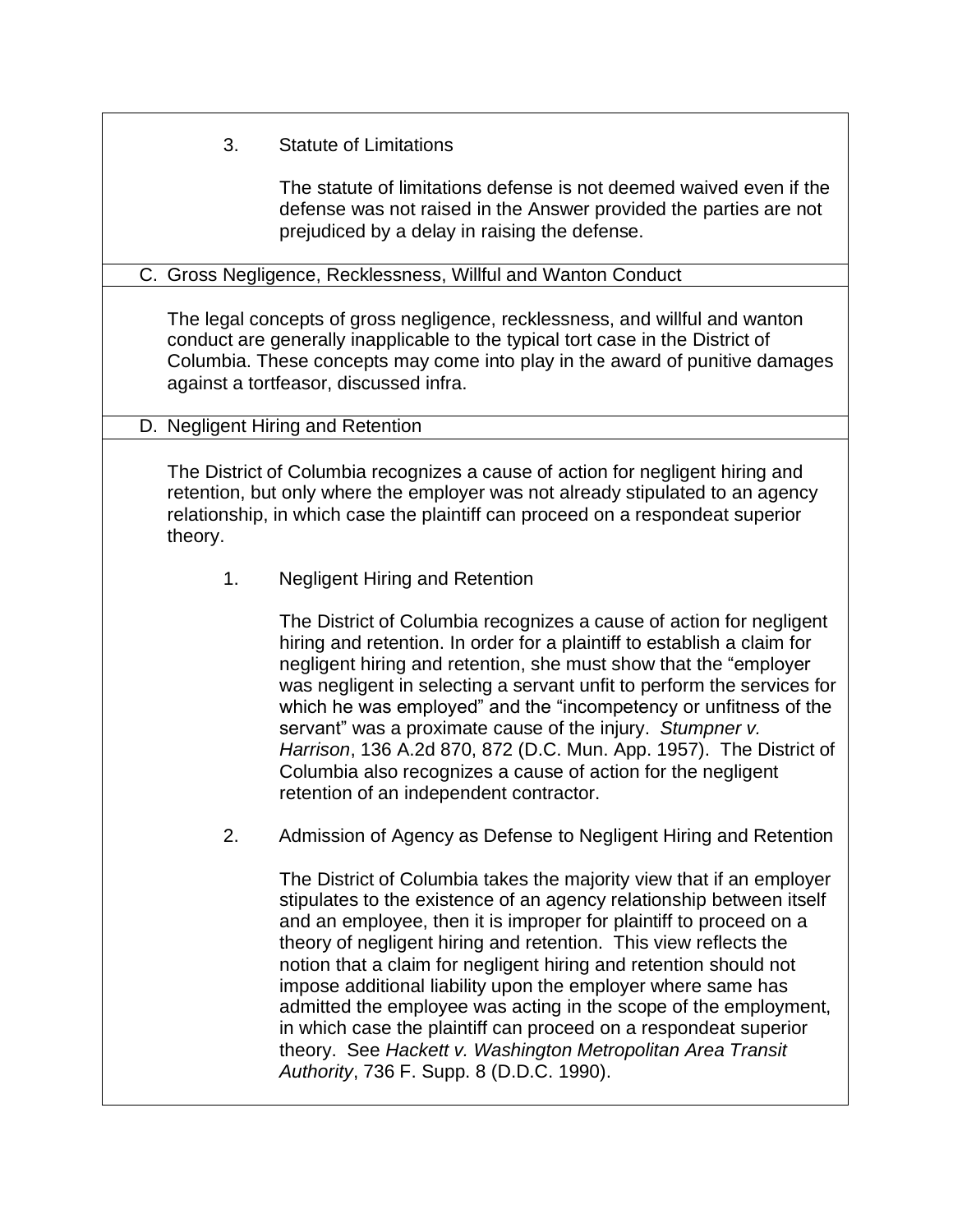| Е.<br><b>Negligent Entrustment</b>                                                                                                                                                                                                                                                                                                                                                                                                                                                                                                                                                                                                                                                                                                                                                                                                                                                                                                        |
|-------------------------------------------------------------------------------------------------------------------------------------------------------------------------------------------------------------------------------------------------------------------------------------------------------------------------------------------------------------------------------------------------------------------------------------------------------------------------------------------------------------------------------------------------------------------------------------------------------------------------------------------------------------------------------------------------------------------------------------------------------------------------------------------------------------------------------------------------------------------------------------------------------------------------------------------|
| The District of Columbia recognizes a separate and distinct cause of action for<br>negligent entrustment.                                                                                                                                                                                                                                                                                                                                                                                                                                                                                                                                                                                                                                                                                                                                                                                                                                 |
| The elements of negligent entrustment are "(1) the making available to another a<br>chattel which the supplier (2) knows or should have known the user is likely to<br>use in a manner involving risk of physical harm to others (3) whom the supplier<br>should expect to be endangered by its use." Phelan v. City of Mount Rainier, 805<br>A.2d 930, 941 (D.C. 2002). "Generally, negligent entrustment of a vehicle is<br>imposed only where the owner entrusts the vehicle to one whose appearance or<br>conduct is such as to indicate his incompetency or inability to operate the vehicle<br>with care." Drummond v. Walker, 643 F. Supp. 190, 191 (D.D.C. 1986). The<br>owner of a vehicle is under no duty to make an inquiry as to another person's<br>competency or ability to operate that vehicle unless the owner possesses some<br>knowledge of facts or circumstances that put or should put the owner on notice.<br>Id. |
| F. Dram Shop                                                                                                                                                                                                                                                                                                                                                                                                                                                                                                                                                                                                                                                                                                                                                                                                                                                                                                                              |
| The District of Columbia has enacted statutory regulations that prohibit a holder<br>of a liquor license from either serving alcohol to an underage and/or visibly<br>intoxicated patron or permitting the consumption of alcohol by such persons.<br>See D.C. Code § 25-101.<br>There is fairly extensive District of Columbia case law extending liability to liquor                                                                                                                                                                                                                                                                                                                                                                                                                                                                                                                                                                    |
| licensees for injuries sustained by third parties as a result of the tortious conduct<br>of intoxicated patrons. See e.g. Zhou v. Jennifer Mall Restaurant, Inc., 534 A.2d<br>1268 (D.C. 1987) (finding a tavern liable for injuries sustained by plaintiffs in an<br>automobile accident caused by an intoxicated patron). In Zhou, the Court of<br>Appeals held that serving a person already intoxicated or apparently intoxicated<br>renders the liquor licensee negligent per se, and that where injuries are<br>proximately caused to a member of the public by that violation the licensee may<br>be liable in damages.                                                                                                                                                                                                                                                                                                            |
| The Court of Appeals has also held liquor licensees negligent per se for serving<br>underage patrons. In such instances, the defendant may not raise the<br>affirmative defenses of contributory negligence or assumption of the risk. See<br>Jarrett v. Woodward Bros 751 A.2d 972 (2000).                                                                                                                                                                                                                                                                                                                                                                                                                                                                                                                                                                                                                                               |
| Dram shop liability may be found whether the alleged injury was incurred on the<br>licensee's premises or elsewhere.                                                                                                                                                                                                                                                                                                                                                                                                                                                                                                                                                                                                                                                                                                                                                                                                                      |
| G. Joint and Several Liability                                                                                                                                                                                                                                                                                                                                                                                                                                                                                                                                                                                                                                                                                                                                                                                                                                                                                                            |
| In the District of Columbia, "the law pertaining to the right of contribution among                                                                                                                                                                                                                                                                                                                                                                                                                                                                                                                                                                                                                                                                                                                                                                                                                                                       |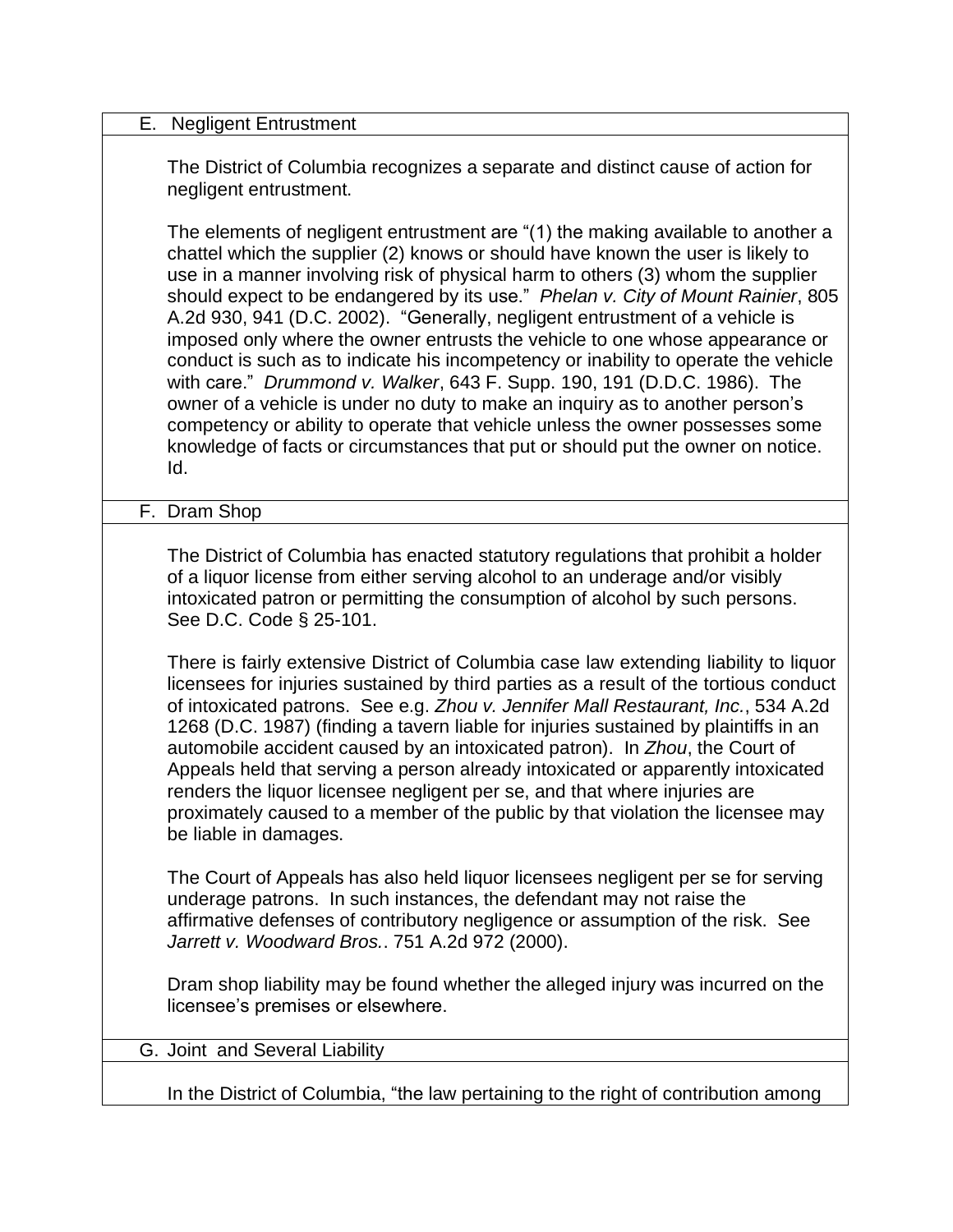joint tortfeasors has been established by case precedent rather than by statute." *District of Columbia v. Washington Hosp. Ctr.*, 722 A.2d 332, 336 (D.C. 1998) (citing *Lamphier v. Washington Hosp. Ctr.*, 524 A.2d 729, 733 (D.C. 1987)).

Under joint and several liability, multiple defendants who are found liable for a single injury are deemed to be joint tortfeasors, and any compensatory damages from that single injury must be awarded jointly and severally against them." *Faison v. National Mortgage Corp.*, 839 F.2d 680, 686 (D.D.C. 1987). If two or more tortfeasors produce a single injury, the plaintiff may sue each one for the full amount of the damage and hold the defendants severally liable; but the plaintiff can obtain only a single recovery, and each defendant will be entitled to a credit for any sum that the plaintiff has collected from the other defendant. *Faison*, 839 F.2d at 686-87 (citing *Leiken v. Wilson*, 445 A.2d 993, 999 (D.C. 1982)).

Since the District of Columbia does not recognize degrees of negligence, contribution is apportioned equally among all tortfeasors. Thus, the contribution among joint tortfeasors is pro-rata in the District of Columbia. As such, the law of the District of Columbia permits a party to enforce contribution against one who shares common liability to the original plaintiff. *Emmert v. U.S.*, 300 F. Supp. 45 (D.D.C. 1969).

### H. Wrongful Death and/or Survival Actions

The District of Columbia has observed that two separate, but closely related, causes of action may arise from negligent conduct resulting in death:

[O]ne under the Survival Act, which allows recovery of damages . . . arising from personal injury to the decedent, and another under the Wrongful Death Act which allows recovery for pecuniary loss to the decedent's next of kin (e. g., loss of support) occasioned by the death. The Survival Act permits a claim which accrued to a decedent before his death to be enforced after his death by his 'legal representative.' On the other hand, the Wrongful Death Act creates a new cause of action which arises on the death of the decedent and is enforced by his 'personal representative.'

*Strother v. District of Columbia*, 372 A.2d 1291, 1295 (D.C. 1977).

1. Wrongful Death

A wrongful death action may be brought by the personal representative of the decedent within one year of the decedent's death. The personal representative is representing the surviving spouse and the next of kin of the decedent. In such a case, the financial loss each beneficiary has suffered is to be considered.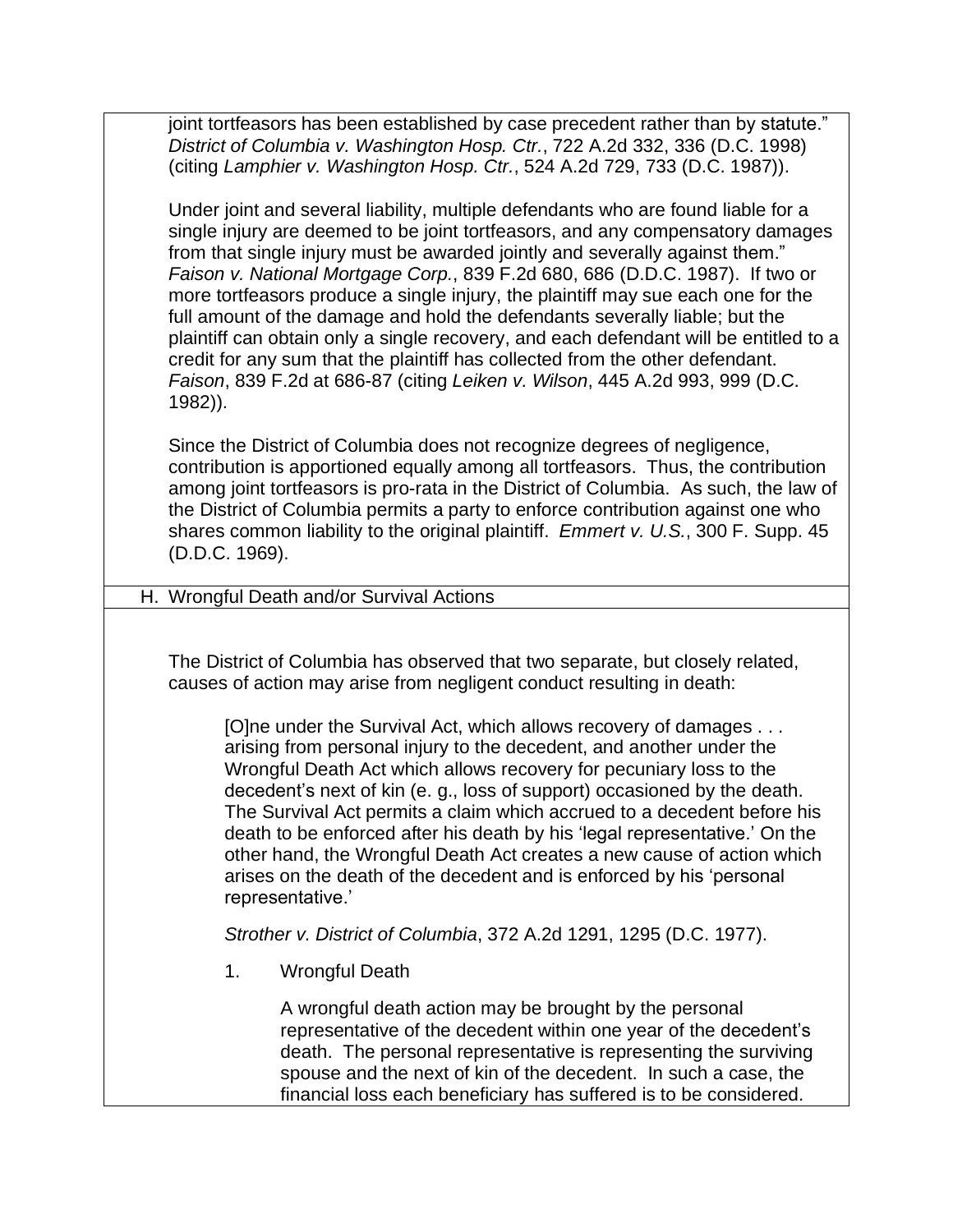|                                  | D.C. Code § 16-2701 (2012).                                                                                                                                                                                                                                                                                                                                                                                                                                                                                                                                                                                                                        |
|----------------------------------|----------------------------------------------------------------------------------------------------------------------------------------------------------------------------------------------------------------------------------------------------------------------------------------------------------------------------------------------------------------------------------------------------------------------------------------------------------------------------------------------------------------------------------------------------------------------------------------------------------------------------------------------------|
| 2.                               | <b>Survival Action</b>                                                                                                                                                                                                                                                                                                                                                                                                                                                                                                                                                                                                                             |
|                                  | In the District of Columbia, a personal injury action survives the<br>death of a tort victim. D.C. Code § 12-101 (2012). Thus, if the tort<br>victim dies as a result of the tort, a survival action may be brought<br>by the legal representative of the estate of the decedent for<br>recovery of certain damages.                                                                                                                                                                                                                                                                                                                               |
| I.<br><b>Vicarious Liability</b> |                                                                                                                                                                                                                                                                                                                                                                                                                                                                                                                                                                                                                                                    |
|                                  | Vicarious Liability: Under a respondeat superior theory of vicarious liability, an<br>employer is responsible for the wrongful acts or omissions of an employee if they<br>were committed in furtherance of the business of the employer. Convit v. Wilson,<br>980 A.2d 1104 (D.C. 2009).<br>Independent Contractor: A person is an independent contractor if he uses his                                                                                                                                                                                                                                                                          |
|                                  | own methods and the employer does not retain control over the performance of<br>his work. An employer is generally not responsible for an independent<br>contractor's negligent acts or omissions. Exceptions to the rule arise when an<br>employer negligently directs an independent contractor to act in a way that<br>results in harm to another person, when an employer negligently hires an<br>independent contractor, and/or when an independent contractor negligently<br>performs work that is inherently dangerous. See Levy v. Currier, 587 A.2d 205<br>(D.C. 1991); District of Columbia v. Howell, 607 A.2d 501 (D.C. 1992).         |
|                                  | J. Exclusivity of Workers' Compensation                                                                                                                                                                                                                                                                                                                                                                                                                                                                                                                                                                                                            |
|                                  | Worker's compensation is generally an exclusive remedy in the District of<br>Columbia. Thus, if a worker has recovered worker's compensation benefits from<br>her employer, then she is barred from bringing another cause of action against<br>the employer. However, if the employer fails to secure payment of the<br>compensation, then the employee may elect to bring a civil action. In such an<br>action, the employer may not plead as a defense that the employee assumed the<br>risk, that employee was contributory negligent, or that the injury was caused by<br>the negligence of another employee. See D.C. Code § 32-1504 (2012). |
| 1.                               | <b>Requisite Showing</b>                                                                                                                                                                                                                                                                                                                                                                                                                                                                                                                                                                                                                           |
|                                  | To recover worker's compensation benefits, the employee must<br>show that the injury was not only "accidental," but that the injury                                                                                                                                                                                                                                                                                                                                                                                                                                                                                                                |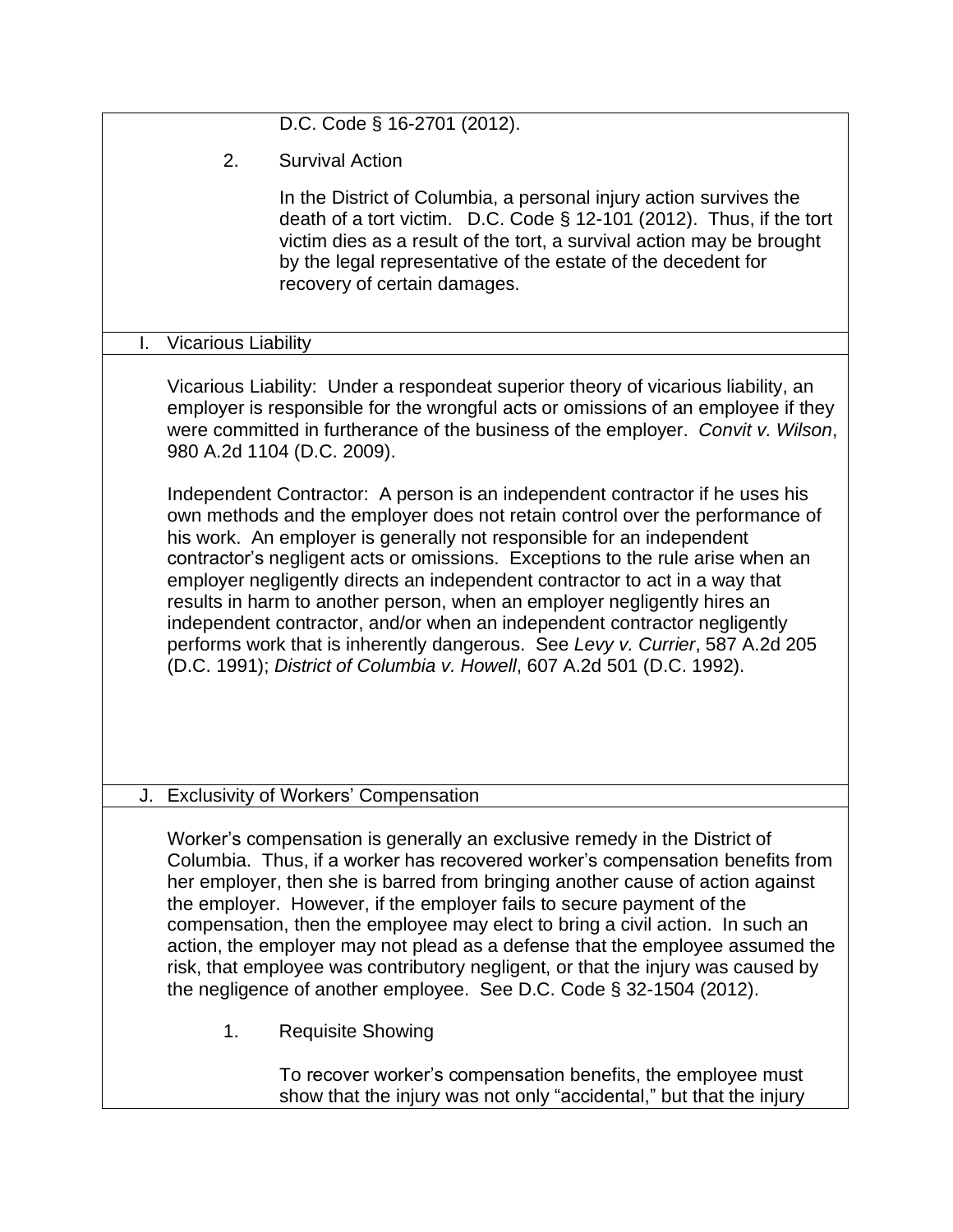"arose out of" and occurred "in the course of employment." The injury is said to have arisen out of the employment provided there is some connection between the injury and the conditions under which the work was performed. The District of Columbia construes "in the course of employment" broadly; an injury is said to have occurred in the course of employment provided it occurred in the regular manner of the employee's work for the employer. 2. Notice Requirement The District of Columbia requires an employee to give written notice to the employer and the Mayor for any injury for which compensation is payable within 30 days of the occurrence of the injury. Failure to give such notice will not bar the the claim provided that: (a) the employer had knowledge of the injury and the Mayor determines that the employer is not prejudiced by the failure to give notice; or (b) the Mayor excuses the failure to give notice on the ground that notice could not have been given; or (c) the employer did raise an objection related to the failure to give notice at the first hearing of the claim. D.C. Code § 32-1513 (2012). **Damages** A. Statutory Caps on Damages The District of Columbia does not have a statutory cap on non-economic damages. B. Compensatory Damages for Bodily Injury The jury is instructed to award the plaintiff a sum of money which will fairly and reasonably compensate plaintiff for all the damage which he or she experienced which was proximately caused by the defendant. See DC Standard Civil Jury Instruction No. 12-1 (2012). Typical recoverable damages are enumerated in DC Civil Jury Instruction No. 13- 1, which states: If you find in favor of [the plaintiff], then you should consider whether [he] [she] is

entitled to any damages. You may award damages for any of the following items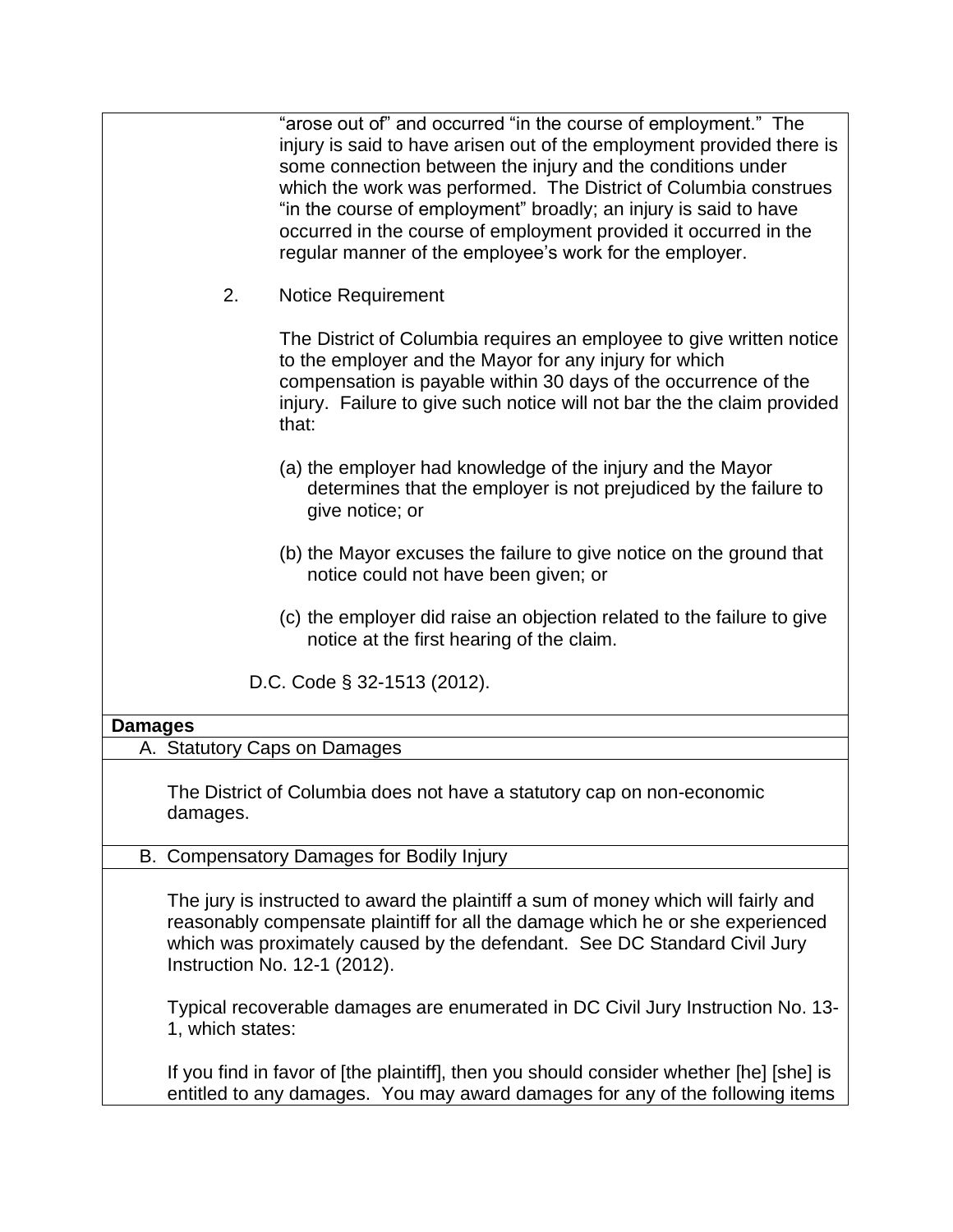| that you find the defendant's [negligence] proximately caused:                                                                                                                                                                                                                                                                                                                                                   |
|------------------------------------------------------------------------------------------------------------------------------------------------------------------------------------------------------------------------------------------------------------------------------------------------------------------------------------------------------------------------------------------------------------------|
| 1. the extent and duration of any physical injuries sustained by the<br>plaintiff;                                                                                                                                                                                                                                                                                                                               |
| 2. the effects that any physical injuries have on the overall physical<br>and emotional well-being of the plaintiff;                                                                                                                                                                                                                                                                                             |
| 3. any physical pain and emotional distress that the plaintiff has<br>suffered in the past;                                                                                                                                                                                                                                                                                                                      |
| 4. any physical pain and emotional distress that the plaintiff may suffer<br>in the future;                                                                                                                                                                                                                                                                                                                      |
| 5. any disfigurement or deformity suffered by the plaintiff, as well as<br>any humiliation or embarrassment associated with the<br>disfigurement or deformity;                                                                                                                                                                                                                                                   |
| 6. any inconvenience the plaintiff has experienced;                                                                                                                                                                                                                                                                                                                                                              |
| 7. any inconvenience the plaintiff may experience in the future;                                                                                                                                                                                                                                                                                                                                                 |
| 8. any medical expenses incurred by the plaintiff;                                                                                                                                                                                                                                                                                                                                                               |
| 9. any medical expenses that the plaintiff may incur in the future;                                                                                                                                                                                                                                                                                                                                              |
| 10. any loss of earnings incurred by the plaintiff;                                                                                                                                                                                                                                                                                                                                                              |
| 11. any loss of earnings or earning capacity that the plaintiff may incur<br>in the future; and                                                                                                                                                                                                                                                                                                                  |
| 12. any damage or loss to plaintiff's personal property.                                                                                                                                                                                                                                                                                                                                                         |
| D.C. Civil Jury Instruction No. 13-6 also allows recovery for loss of consortium,<br>which includes "not only the injured spouse's material services, but also includes<br>love, affection, companionship, sexual relations and other matters generally<br>associated with a marital relationship."                                                                                                              |
| C. Collateral Source                                                                                                                                                                                                                                                                                                                                                                                             |
| 1. Personal Injury Protection                                                                                                                                                                                                                                                                                                                                                                                    |
| The collateral source rule prohibits the admission of evidence that a plaintiff's<br>damages were or will be compensated from some source other than the<br>damages awarded against the defendant. The collateral source rule applies<br>when the source of the benefit is not connected in any way with the defendant or<br>the plaintiff has contracted for the benefits. See District of Columbia v. Jackson, |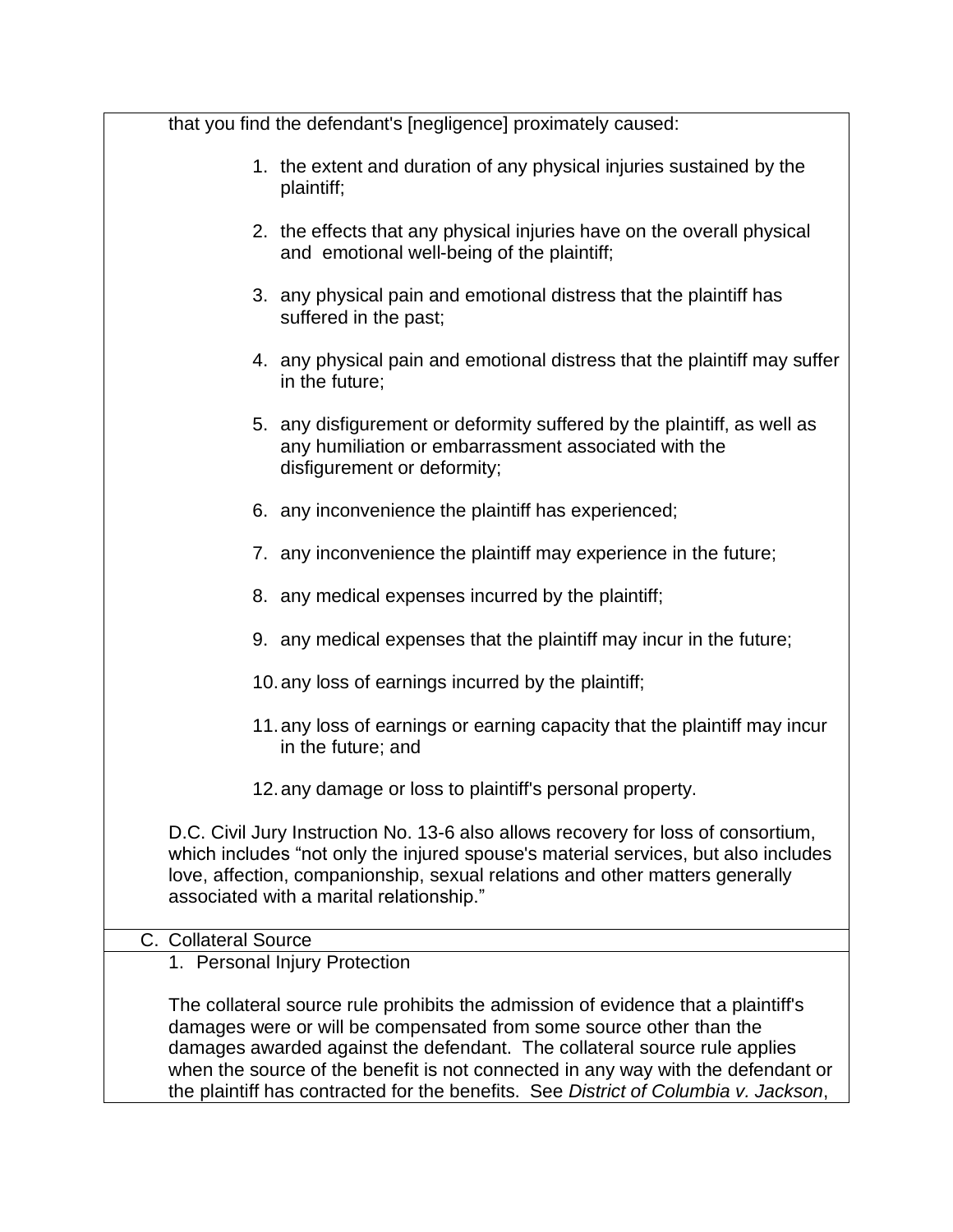| 451 A.2d 867, 871 (D.C. App. 1982).                                                                                                                                                                                                                                                                                                                                                                                                                                                                                                                                                                                                                            |
|----------------------------------------------------------------------------------------------------------------------------------------------------------------------------------------------------------------------------------------------------------------------------------------------------------------------------------------------------------------------------------------------------------------------------------------------------------------------------------------------------------------------------------------------------------------------------------------------------------------------------------------------------------------|
| D. Pre-Judgment/Post judgment Interest                                                                                                                                                                                                                                                                                                                                                                                                                                                                                                                                                                                                                         |
| Post judgment interest is allowable on money judgments in civil cases. 28<br>U.S.C. § 1961 sets forth the manner and the rate which interest may be<br>specified. The rate varies according to the formula set in that section. The<br>interest shall be calculated from the date of the entry of the judgment, at a rate<br>equal to the weekly average one year constant maturity Treasury yield, for the<br>calendar week preceding the date of the judgment.                                                                                                                                                                                               |
| E. Damages for Emotional Distress                                                                                                                                                                                                                                                                                                                                                                                                                                                                                                                                                                                                                              |
| The District of Columbia does not recognize emotional distress as a separate<br>and distinct cause of action, but rather as a form of damages.<br>The District of Columbia courts previously allowed recovery for emotional<br>distress only accompanied by actual physical injury, but adopted the "zone of                                                                                                                                                                                                                                                                                                                                                   |
| danger" rule in Williams v. Baker, 572 A.2d 1062 (D.C. 1990). Under the zone of<br>danger rule, a plaintiff may recover for emotion distress if plaintiff was in danger<br>of physical injury and as a result feared for her own safety. Otherwise,<br>"bystander" recovery for emotional distress is not allowed.                                                                                                                                                                                                                                                                                                                                             |
| A recent decision by the District of Columbia Court of Appeals expanded the<br>zone of danger rule. In Hedgepath v. Whitman Walker Clinic, the Court held that<br>a plaintiff may recover for emotional distress where the defendant has breached<br>a duty to avoid inflicting such distress based upon a professional obligation to<br>care for plaintiff's emotional well-being or due to some type of relationship<br>between defendant and plaintiff that necessarily implicates plaintiff's well-being.<br>See Hedgepath v. Whiman Walker Clinic, No. 07-CV-158 (D.C. June 30, 2011).                                                                    |
| F. Wrongful Death and/or Survival Action Damages                                                                                                                                                                                                                                                                                                                                                                                                                                                                                                                                                                                                               |
| 1. Wrongful Death                                                                                                                                                                                                                                                                                                                                                                                                                                                                                                                                                                                                                                              |
| Financial loss damages include the financial support the decedent would<br>have likely provided to each beneficiary and includes any gifts and other<br>contributions which the decedent would likely have provided to each<br>beneficiary. Additionally, an award for "loss of services" would be included<br>in order to cover such things as household chores and the like. The<br>District of Columbia Wrongful Death Act does not authorize compensation<br>for mental suffering, grief, or anguish by the surviving spouse and next of<br>kin as a result of the decedent's death. Runyon v. District of Columbia,<br>463 F.2d 1319, 1322 (D.D.C. 1972). |

There is no cap or limit on the amount of recovery that a plaintiff may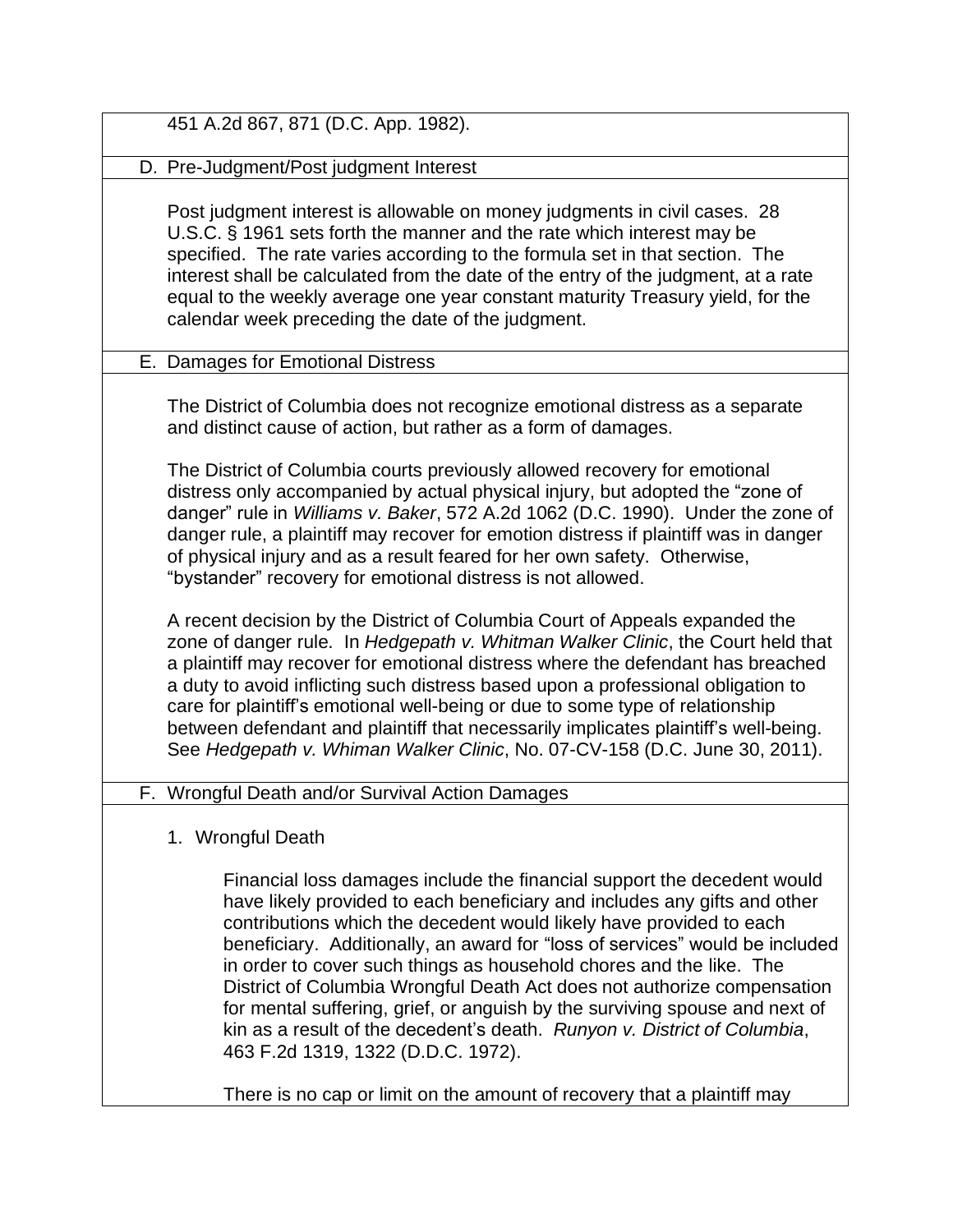| receive for non-economic damages.                                                                                                                                                                                                                                                                                                                                                                                                                 |
|---------------------------------------------------------------------------------------------------------------------------------------------------------------------------------------------------------------------------------------------------------------------------------------------------------------------------------------------------------------------------------------------------------------------------------------------------|
| See also D.C. Std. Civ. Jury Instr. Nos. 14-4, 14-5.                                                                                                                                                                                                                                                                                                                                                                                              |
| 2. Survival Action                                                                                                                                                                                                                                                                                                                                                                                                                                |
| The District of Columbia Survival Act provides for recovery of damages for<br>any conscious pain and suffering experienced by the decedent and for the<br>financial loss suffered by the decedent as a result of his or her injuries.                                                                                                                                                                                                             |
| Non-economic damages would include reasonable compensation for any<br>bodily injuries, mental anguish, disabilities, and discomfort experienced by<br>the decedent between the time of the injury and the time of his or her<br>death. The District of Columbia does not have a cap or limit on the<br>amount of recovery that a plaintiff may receive for non-economic<br>damages.                                                               |
| In terms of financial loss, the District of Columbia permits the estate to<br>receive the amount of future earnings/wage income the decedent would<br>have accumulated over his or her lifetime. The amount of future earnings<br>the decedent would have accumulated, however, is deducted by living<br>expenses and taxes which the decedent, if living, would have incurred.<br>This net amount is then reduced to its present value.          |
| Additionally, the District of Columbia Survival Act does not purport to<br>compensate loss which family members of the decedent might reasonably<br>have expected to receive from the decedent in the form of support and/or<br>contributions during the remainder of the decedent's lifetime. The estate<br>also may not recover for lost incidents of family association or grief<br>suffered. Hughes v. Pender, 391 A.2d 259, 261 (D.C. 1978). |
| See also D.C. Std. Civ. Jury Instr. Nos. 14-1, 14-2, 14-3.                                                                                                                                                                                                                                                                                                                                                                                        |
| G. Punitive Damages                                                                                                                                                                                                                                                                                                                                                                                                                               |
| Punitive damages may be awarded in the District of Columbia; however, such<br>damages are only warranted when the defendant commits a tortious act<br>accompanied by circumstances which tend to aggravate the plaintiff's injuries.<br>King v. Kirlin Enters., Inc., 626 A2d 882, 884 (D.C. 1993).                                                                                                                                               |
| In order to sustain an award of punitive damages, the plaintiff must first prove, by<br>a preponderance of the evidence, that the defendant committed a tortious act.<br>Second, the plaintiff must establish, by clear and convincing evidence that the<br>defendant's tortious act was accompanied by a state of mind evincing actual                                                                                                           |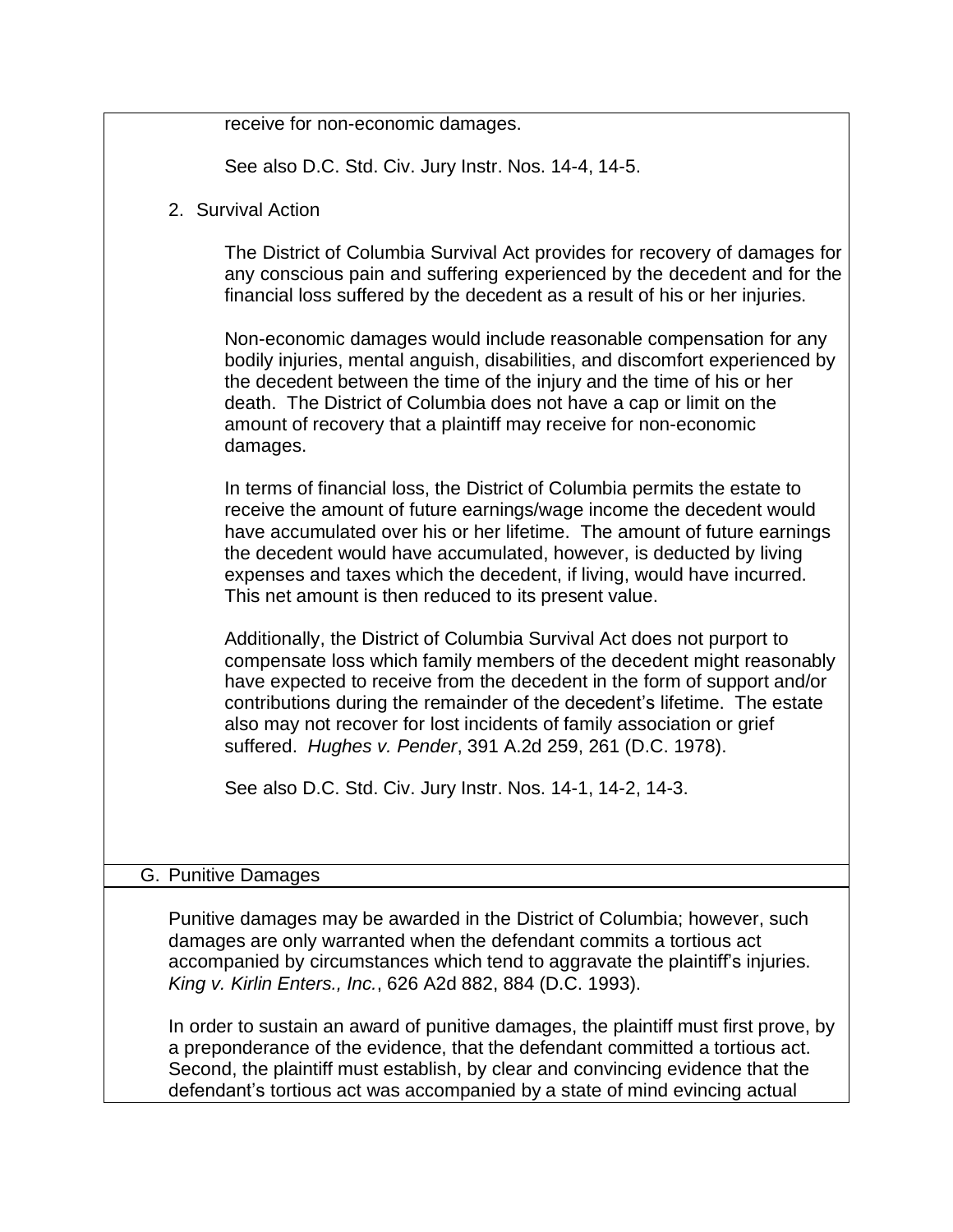malice, or that the defendant's conduct was characterized by deliberate violence, intent to injure, fraud, wantonness, or ill will. *Jonathan Woodner Co. v. Breeden*, 665 A.2d 929, 938 (D.C. 1995).

In a negligence action, before punitive damages may be awarded, there must be a finding in support of actual damages. *Bernstein v. Fernandez*, 649 A.2d 1064, 1072 (D.C. 1991). Additionally, regardless of motives or conduct, punitive damages are not awarded for mere breach of contract actions. *Walch v. Ford Motor Co.*, 627 F. Supp. 1519, 1523 (D.D.C. 1986). Exceptions to this rule include: (1) the presence of an independent fiduciary relationship between the parties; (2) when conduct rises to the level of an independent tort; or (3) the presence of fraud.

## H. Diminution in Value of Damaged Vehicle

The District of Columbia recognizes two mutually exclusive measures of recovery for damage to a vehicle: the reasonable cost of repair and the diminution in the value of the vehicle from before and after the injury.

When a vehicle may be reasonably repaired, then the cost of repair is the applicable measure of recovery. A vehicle owner may recover both the cost of repairs and diminution in the value of the vehicle from before and after the injury if, after the repairs, the vehicle is worth less than its pre-accident value. See *American Service Center v. Helton*, 2005 D.C. App. LEXIS 20 (Dist. Of Columbia Court of Appeals Feb. 2, 2005).

### I. Loss of Use of Motor Vehicle

District of Columbia courts allow recovery for the loss of use of a motor vehicle. The courts make "no logical distinction between an award for the loss of use of an auto for a reasonable period of time when the auto only needs to be repaired and when the auto has been totally destroyed so that the owner must seek a replacement." *Gamble v. Smith*, 386 A.2d 692, 684 (1978).

Furthermore, the award for the loss of use of a motor vehicle may be based on either the reasonable cost of repair or the diminution in value of the vehicle immediately before and after the injury. *Id.*

### **Evidentiary Issues**

A. Preventability Determination

There is no District of Columbia case law regarding the admissibility of a motor carrier's preventability determination in a civil action.

B. Traffic Citation from Accident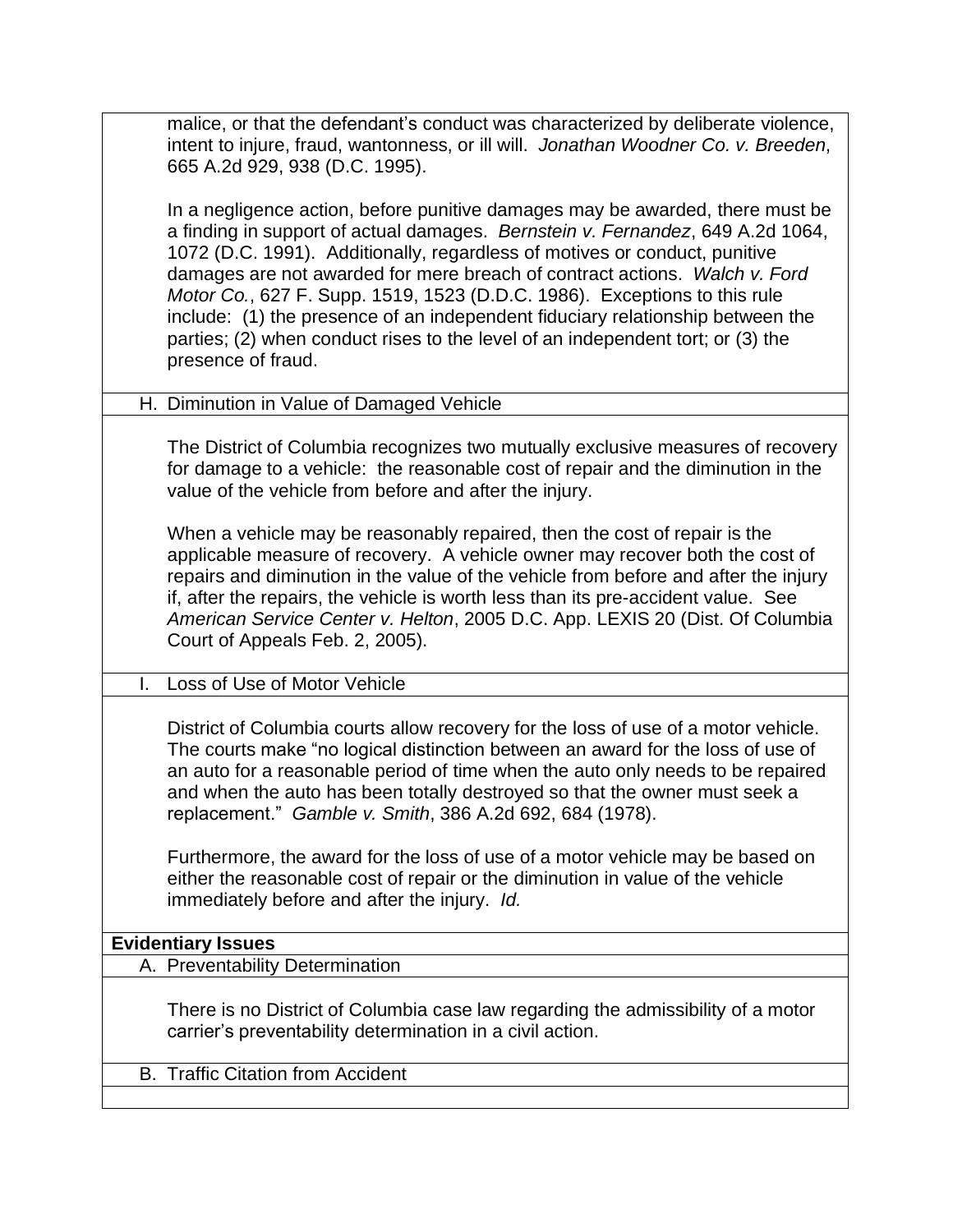| 1 <sub>1</sub> | Formal Guilty Plea to a Traffic Offense                                                                                                                              |
|----------------|----------------------------------------------------------------------------------------------------------------------------------------------------------------------|
|                | It is well established in the District of Columbia that a formal guilty plea to                                                                                      |
|                | a traffic offense is admissible as evidence in a related civil action. See                                                                                           |
|                | <i>Frost v. Hays</i> , 146 A.2d 907, 908 (D.C. 1958).                                                                                                                |
|                |                                                                                                                                                                      |
| 2.             | Payment of Traffic Offense Through the Mail                                                                                                                          |
|                | The payment of a traffic offense through the mail is not admissible as                                                                                               |
|                | evidence in a civil action. The District of Columbia Court of Appeals                                                                                                |
|                | examined case law from various jurisdictions, most notably Maryland, and                                                                                             |
|                | found that the payment of a traffic citation through the mail was                                                                                                    |
|                | distinguishable from a formal guilty plea and as such excluded payment of                                                                                            |
|                | a traffic citation from evidence in a civil action. See Johnson v.                                                                                                   |
|                | Leuthongchak, 772 A.2d 249 (D.C. 2001).                                                                                                                              |
|                | C. Failure to Wear a Seat Belt                                                                                                                                       |
|                |                                                                                                                                                                      |
|                | The District of Columbia has explicitly rejected the "seatbelt defense," which                                                                                       |
|                | holds parties that fail to wear a seatbelt contributory negligent. The reasoning                                                                                     |
|                | behind the District's rejection of the seatbelt defense is that the doctrine of<br>contributory negligence is applicable only to conduct that causes, in whole or in |
|                | part, the accident, rather than conduct that exacerbates or enhances the severity                                                                                    |
|                | of any resulting injury. Furthermore, contributory negligence is based upon the                                                                                      |
|                | performance (or non-performance) of an act from which a reasonably prudent                                                                                           |
|                | person would refrain, but statistics demonstrate the majority of the population                                                                                      |
|                | does not wear seat belts. Similarly, the failure to wear a seatbelt has no                                                                                           |
|                | relationship to the doctrine of avoidable consequences. See McCord v. Green,<br>362 A.2d 720 (D.C. 1973).                                                            |
|                |                                                                                                                                                                      |
|                | D. Failure of Motorcyclist to Wear a Helmet                                                                                                                          |
|                |                                                                                                                                                                      |
|                | D.C. Mun. Regs. tit. 18, § 2215.3 requires that every person operating or riding a<br>motorcycle wear a helmet The District of Columbia has not specifically         |
|                | addressed whether the failure to wear a helmet while operating or riding a                                                                                           |
|                | motorcycle is admissible in an action for negligence. However, pursuant to D.C.                                                                                      |
|                | Code $\S$ 50-1606, the failure to wear a helmet while riding a bicycle is not                                                                                        |
|                | admissible as evidence of negligence per se, contributory negligence, or                                                                                             |
|                | assumption of the risk in any civil suit arising out of any accident in which a                                                                                      |
|                | person under 16 years of age is injured. Additionally, failure to wear a helmet is                                                                                   |
|                | not admissible as evidence in the trial of any civil action, nor can it be used to in                                                                                |
|                | any way to diminish or reduce the damages recoverable in such action.                                                                                                |
|                | E. Evidence of Alcohol or Drug Intoxication                                                                                                                          |
|                |                                                                                                                                                                      |

The District of Columbia has noted that for admissibility of drug reports and the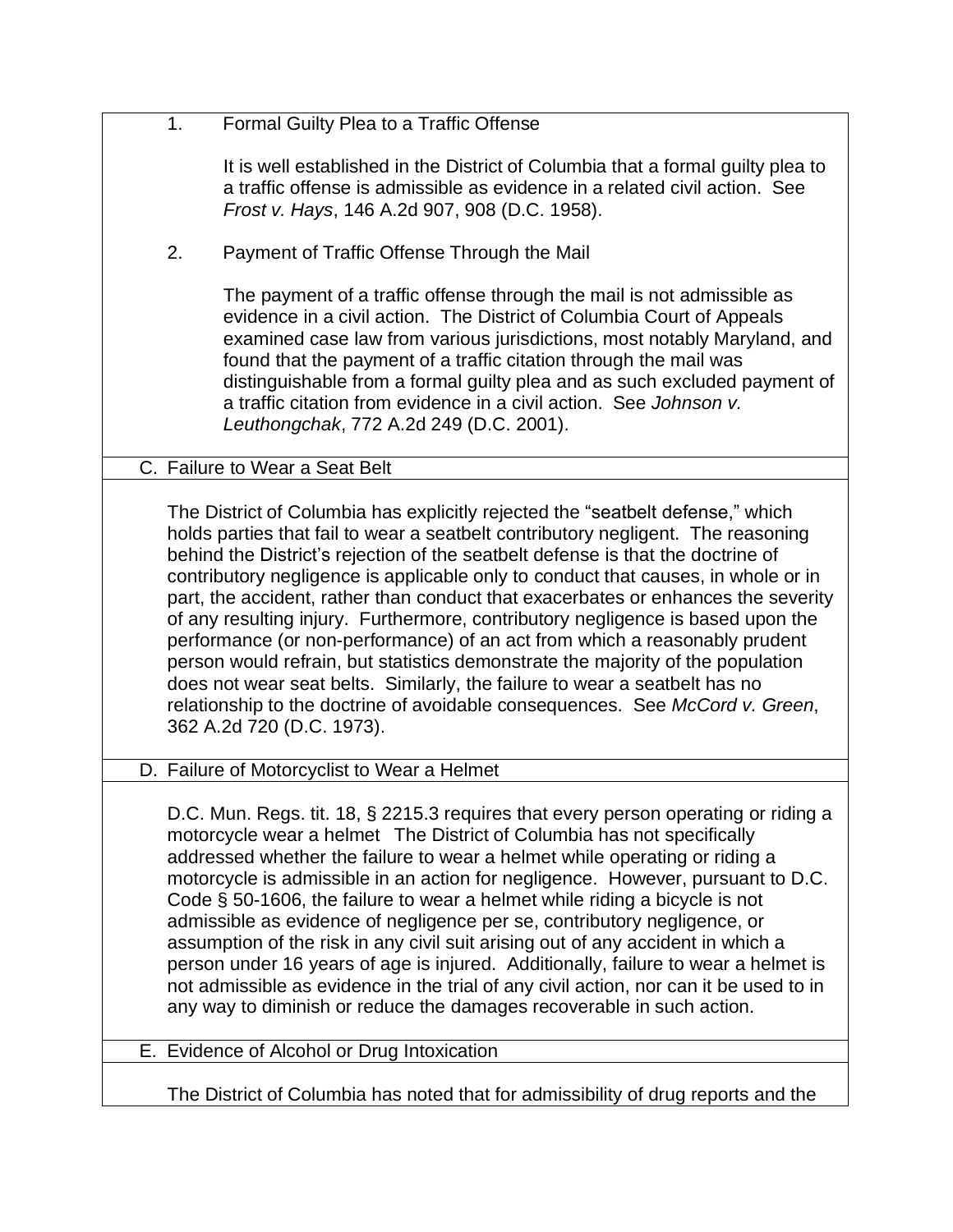| like, the chemist or other custodian, or conceivably someone else in a position to<br>know, is required to provide the foundation for the admission of such reports by<br>testifying at trial, perhaps in conjunction with other evidence. The custodian<br>would be required to testify that the report was made in the regular course of<br>business, that the regular course of business included preparation of such a<br>report, and that the report was made within a reasonable time after the analysis<br>of the controlled substance. Giles v. District of Columbia, 548 A.2d 48, 53 (D.C.<br>1988). |
|---------------------------------------------------------------------------------------------------------------------------------------------------------------------------------------------------------------------------------------------------------------------------------------------------------------------------------------------------------------------------------------------------------------------------------------------------------------------------------------------------------------------------------------------------------------------------------------------------------------|
| Further, expert testimony is required to define or establish the scientific meaning<br>of the evidence regarding intoxication and/or its effect on the person. See St.<br>Lewis v. Firestone, 130 A.2d 317 (1957).                                                                                                                                                                                                                                                                                                                                                                                            |
| F. Testimony of Investigating Police Officer                                                                                                                                                                                                                                                                                                                                                                                                                                                                                                                                                                  |
| "[I]t is generally acknowledged that experienced police officers can be helpful in<br>explaining to ordinary citizens the modus operandi of persons who commit<br>crimes, and on that basis they have frequently been allowed to testify as expert<br>witnesses." Ford v. United States, 533 A.2d 617, 626 (D.C. 1987).                                                                                                                                                                                                                                                                                       |
| G. Expert Testimony                                                                                                                                                                                                                                                                                                                                                                                                                                                                                                                                                                                           |
| The District of Columbia is far different than other jurisdictions when it comes to<br>its approach to expert testimony pertaining to an applicable standard of care.<br>Experts who are testifying in the District of Columbia regarding a standard of care<br>must rely on the applicable national standard of care. Woldeamanuel v.<br>Georgetown Univ. Hosp., 703 A.2d 1243 (D.C. 1997).                                                                                                                                                                                                                  |
| An expert must first establish that he or she is familiar and knowledgeable about<br>the national standard. Strickland v. Pinder, 899 A.2d 770 (D.C. 2006). The<br>expert may accomplish this by reference to, among other things, any certification<br>process, published literature, applicable standards, or attendance and<br>participation at professional conferences or meetings. The personal opinion of<br>an expert, or mere reference to the educational and profession background of an<br>expert, is insufficient to establish familiarity with a national standard of care.                     |
| H. Collateral Source                                                                                                                                                                                                                                                                                                                                                                                                                                                                                                                                                                                          |
| The collateral source rule prohibits the admission of evidence that a plaintiff's<br>damages were or will be compensated from some source other than the<br>damages awarded against the defendant. The collateral source rule applies<br>when the source of the benefit is not connected in any way with the defendant or<br>the plaintiff has contracted for the benefits. See District of Columbia v. Jackson,<br>451 A.2d 867, 871 (D.C. App. 1982).                                                                                                                                                       |

I. Recorded Statements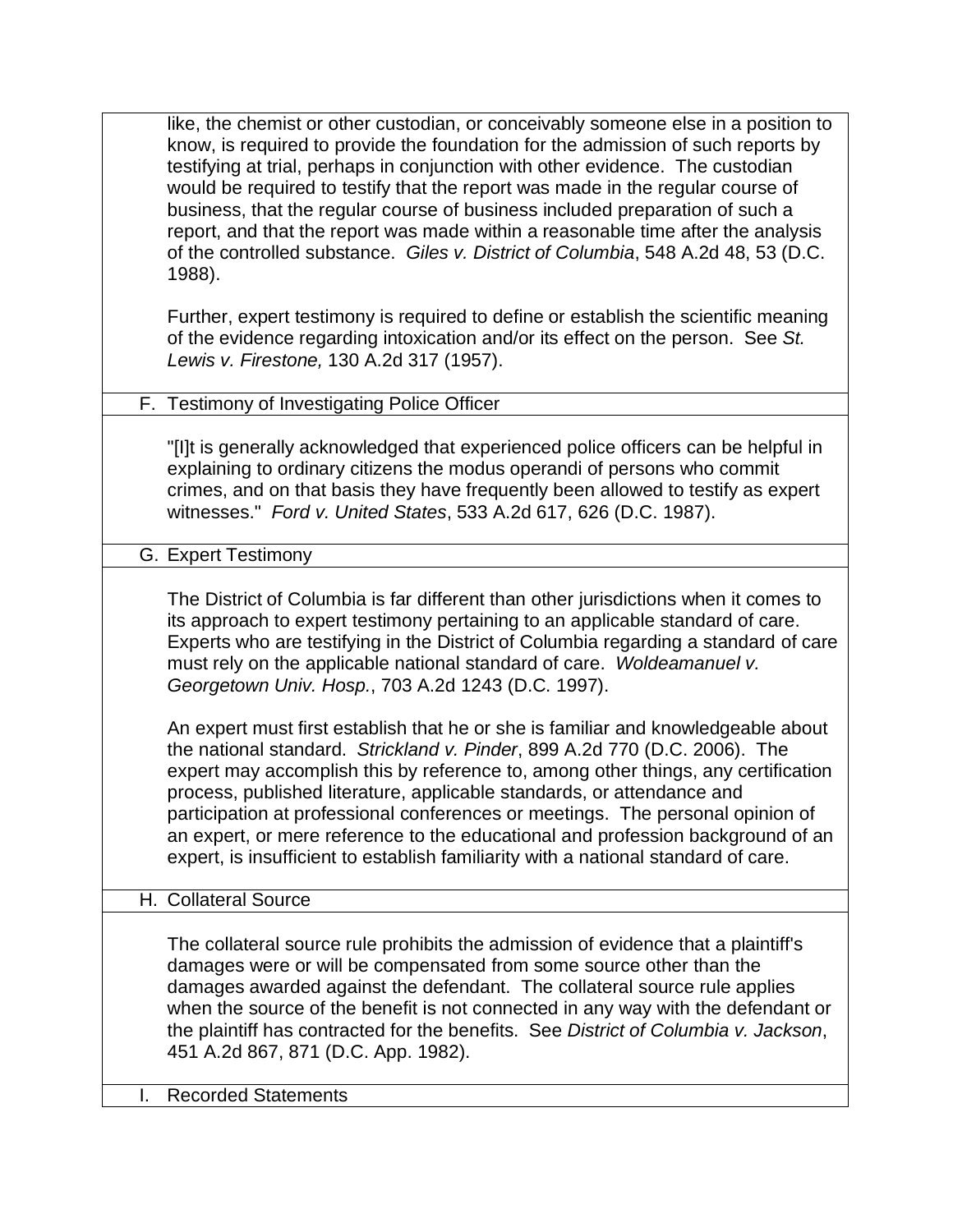## 1. Admissibility

A recorded statement is only allowed into evidence provided that it is not hearsay, or falls into one of the exceptions to the hearsay rule.

2. Rule of Completeness

"Under the rule of completeness, a party is entitled, once a part of a document or recorded statement has been introduced into evidence, to seek admission of the remainder of the statement." Andrews v. United States, 922 A.2d 449, 458 (D.C. 2007) (quoting Henderson v. United States, 632 A.2d 419, 424 (D.C. 1993)) (internal quotation marks omitted). The underlying principle of this rule is fairness: to ensure that a statement may not be unfairly removed from its context. See Henderson, supra, 632 A.2d at 426. The rule of completeness, however, is not without its limitations. The rule "allows a party to introduce only so much of the remainder of a document or statement already received as is germane to an issue at trial." Cox v. United States, 898 A.2d 376, 381 (D.C. 2006) (quoting Warren v. United States, 515 A.2d 208, 211 (D.C. 1986)) (internal quotation marks omitted).

### J. Prior Convictions

### 1. Impeachment

Pursuant to D.C. Code § 14-305 (2012), a prior conviction is admissible to impeach a witness provided the conviction is either for a crime involving dishonesty or false statement or a crime punishable by imprisonment for a term exceeding 1 year. Additionally, no more than ten years must have elapsed from the date of the witness' release from confinement for his or her most recent conviction or the expiration of the period of his or her parole, probation, or sentencing for his or her most recent conviction.

2. Criminal Conviction May Bar Subsequent Civil Action

The District of Columbia has held that a criminal conviction may bar the relitigation of certain issues within a civil action, at least for certain intentional torts. See e.g. *Ross v. Lawson*, 395 A.2d 54 (D.C. App. 1978) (finding that liability for assault could not be relitigated based upon criminal conviction for assault with a deadly weapon).

### K. Driving History

The "Drew rule" generally prohibits the use of prior crimes or prior bad acts offered to prove a predisposition. *Drew v. United States*, 118 U.S. App. D.C. 11,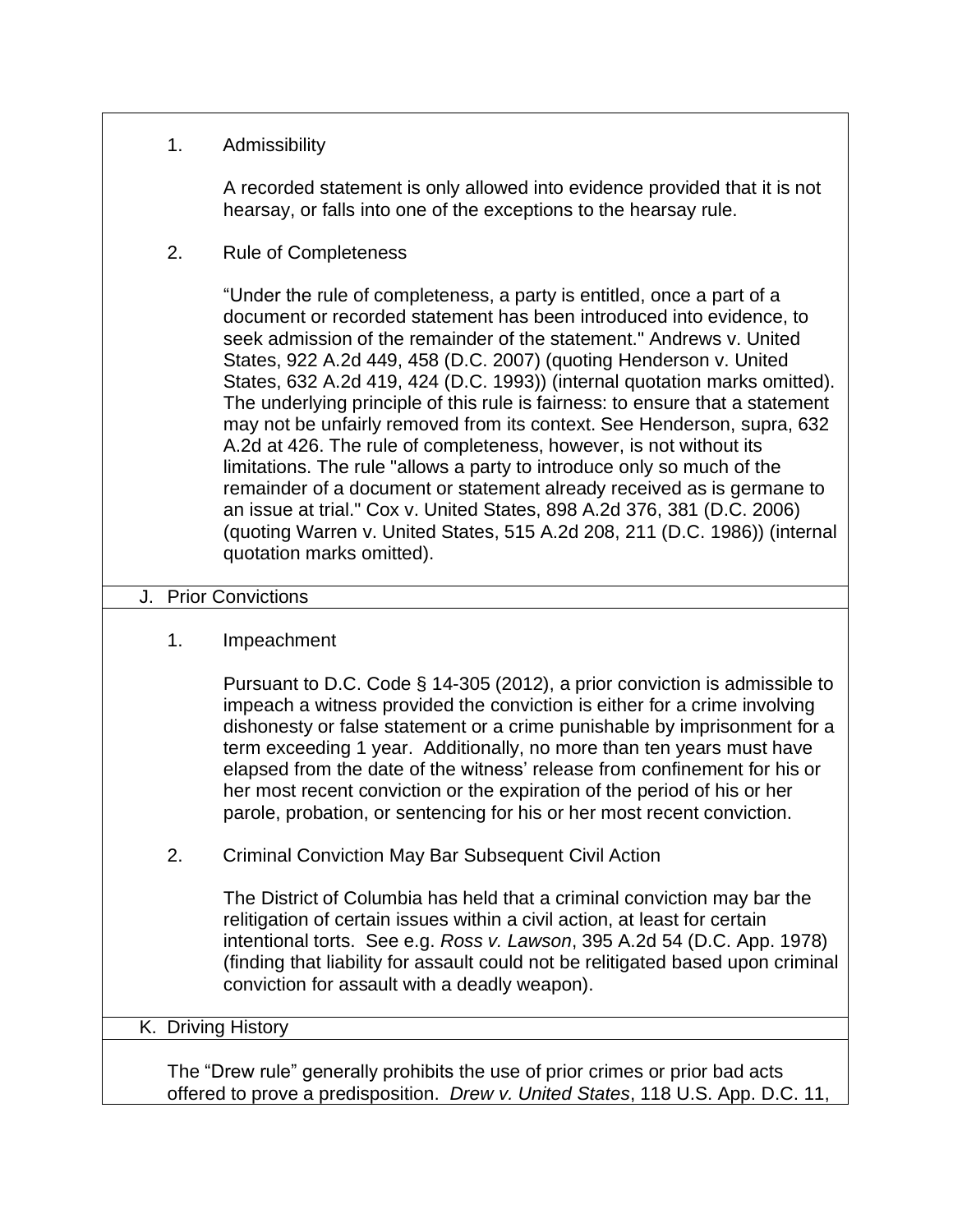331 F.2d 85 (1964); Curry v. United States, 793 A.2d 479 (D.C. 2002). Exceptions to this rule do permit a party to offer evidence for specified limited purposes such as to prove motive, intent, absence of mistake or accident, common scheme or plan, or identity.

The Court of Appeals has not specifically addressed the issue of admissibility of a party's driving history in the context of civil cases, but has permitted such evidence in criminal cases. In *Curry v. United States*, defendant was charged with second-degree, depraved heart murder. The Court of Appeals found no error in the trial court's decision to permit evidence of defendant's prior collision involving his operation of the same vehicle and prior convictions for excessive speed and signal violations. The Court held it was admissible to prove a defendant's consciousness of the risk of death or serious bodily and the probative value of the evidence was not substantially outweighed by its prejudicial effect. 793 A.2d 479.

L. Fatigue

Title 18, Chapter 14 of the D.C. Municipal Regulations sets forth the penalties for hours of service violations. However, the District of Columbia has not specifically addressed the admissibility of hours of service violations as evidence of negligence.

#### M. Spoliation

If a party negligently or recklessly destroys evidence needed by the other party, the fact-finder may be permitted to draw an adverse inference from the failure of a party to preserve evidence within his exclusive control. *Holmes v. Amerex Rent-A-Car*, 710 A.2d 846 (D.C. 1998).

Further, the negligent or reckless spoliation of evidence by a third party is an independent and actionable tort in the District of Columbia. "In order to demonstrate that the defendant's actions proximately caused the harm alleged, plaintiff must show, on the basis of reasonable inferences derived from both existing and spoliated evidence, that (1) the plaintiff's ability to prevail in the underlying lawsuit was significantly impaired due to the absence of the spoliated evidence; and (2) there had been a significant possibility of success in the underlying claim against the third party." Id.

#### **Settlement**

A. Offer of Judgment

The District of Columbia permits offers of judgment. Super. Ct. Civ. R. 68 is identical to Fed. R. Civ. P. 68. The Rule provides that at any time more than 10 days before the trial begins, a party defending against a claim may serve upon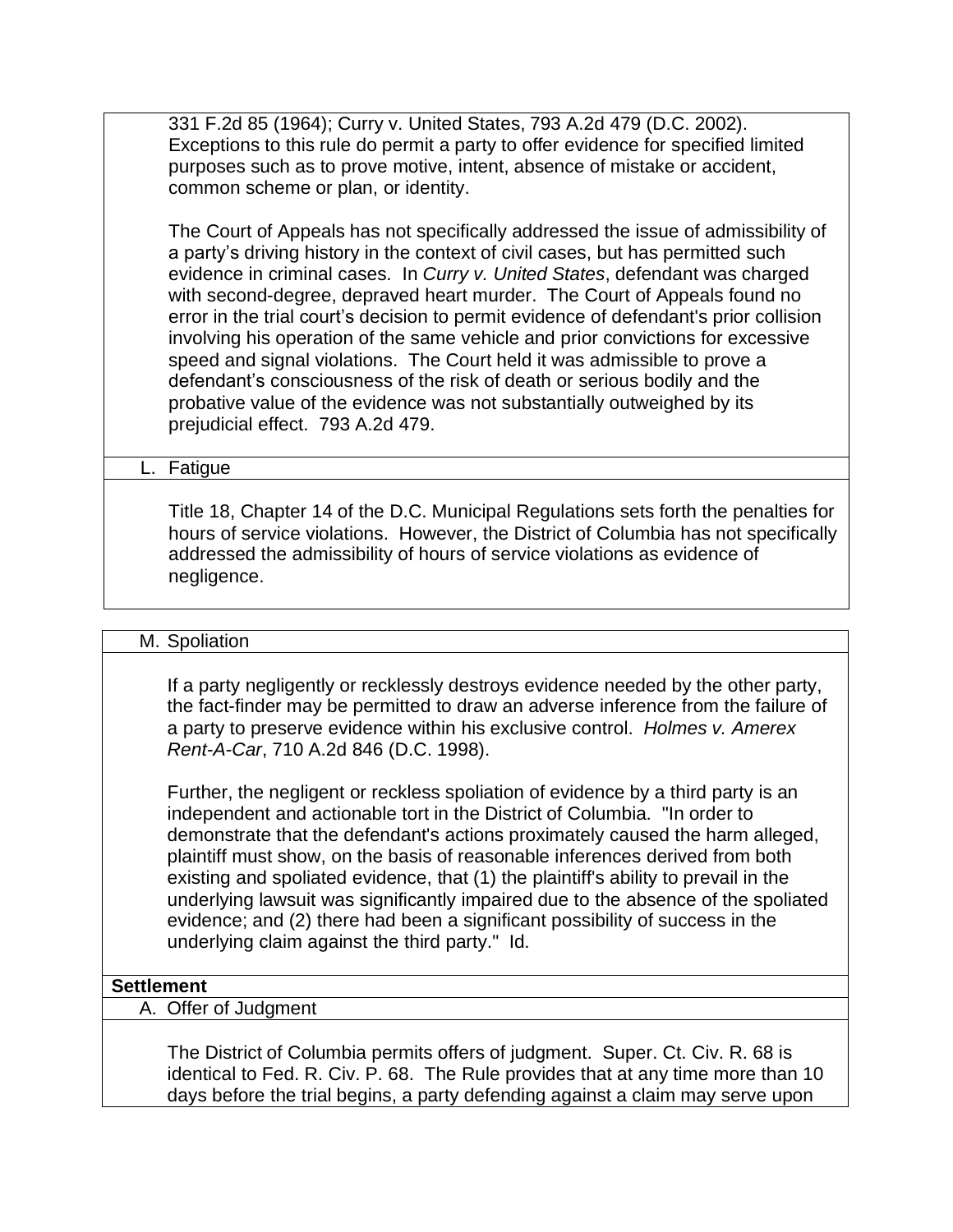| the adverse party an offer to allow judgment to be taken against the defending<br>party for the money or property or to the effect specified in the offer, with costs                                                                                                                                                                                                                                                                                                                                                                                                                                                                                                                                                                                               |
|---------------------------------------------------------------------------------------------------------------------------------------------------------------------------------------------------------------------------------------------------------------------------------------------------------------------------------------------------------------------------------------------------------------------------------------------------------------------------------------------------------------------------------------------------------------------------------------------------------------------------------------------------------------------------------------------------------------------------------------------------------------------|
| then accrued. If within 10 days after the service of the offer the adverse party<br>serves written notice that the offer is accepted, either party may then file the offer                                                                                                                                                                                                                                                                                                                                                                                                                                                                                                                                                                                          |
| and notice of acceptance together with proof of service thereof and thereupon<br>the Clerk shall enter judgment. An offer not accepted shall be deemed<br>withdrawn and evidence thereof is not admissible except in a proceeding to                                                                                                                                                                                                                                                                                                                                                                                                                                                                                                                                |
| determine costs. If the judgment finally obtained by the offeree is not more<br>favorable than the offer, the offeree must pay the costs incurred after the making<br>of the offer. The fact that an offer is made but not accepted does not preclude a<br>subsequent offer. When the liability of one party to another has been determined<br>by verdict or order or judgment, but the amount or extent of the liability remains<br>to be determined by further proceedings, the party adjudged liable may make an<br>offer of judgment, which shall have the same effect as an offer made before trial<br>if it is served within a reasonable time not less than 10 days prior to the<br>commencement of hearings to determine the amount or extent of liability. |
| <b>B.</b> Liens                                                                                                                                                                                                                                                                                                                                                                                                                                                                                                                                                                                                                                                                                                                                                     |
| D.C. Code § 32-1535 provides that acceptance of workers' compensation<br>benefits operates as an assignment to the employer to recover damages against<br>the tortfeasor unless the employee brings suit within six months after a award of<br>compensation. However, the assignment is made when there is a workers'<br>compensation order entered; voluntary payments do not cause an assignment.<br>Jefferson v. E.D. Entyre & Company, 300 F. Supp. 2d 109 (D.D.C. 2004). If the<br>employee files suit, the employer must intervene or it will have only an equitable<br>lien and will have to bring suit against the employer.                                                                                                                                |
| C. Minor Settlement                                                                                                                                                                                                                                                                                                                                                                                                                                                                                                                                                                                                                                                                                                                                                 |
| District of Columbia law requires that when an action involving a minor or infant is<br>pending in court, settlement on behalf of a minor or infant is not valid unless<br>approved by a judge of the court in which the action is pending. D.C. Code $\S 21$ -<br>120(a) (2012). When settlement is made prior to filing suit and there is no action<br>pending in court, any individual or entity which enters into a settlement with a<br>minor or infant should institute a "friendly suit" in order to preclude further<br>litigation. Once approved, the court will sign an order entering such judgment as<br>full and final, thereby binding the minor to the settlement with the adverse party.                                                            |
| Where the net value of the money and/or property due to the minor or infant<br>exceeds \$3,000, regardless of whether the matter is pending litigation or<br>settlement is made prior to filing suit, a guardian must be appointed by the court<br>prior to the estate of the minor or infant receiving the money or property. D.C.<br>Code $\S$ 21-120(b) (2012).                                                                                                                                                                                                                                                                                                                                                                                                  |
| D. Negotiating Directly With Attorneys                                                                                                                                                                                                                                                                                                                                                                                                                                                                                                                                                                                                                                                                                                                              |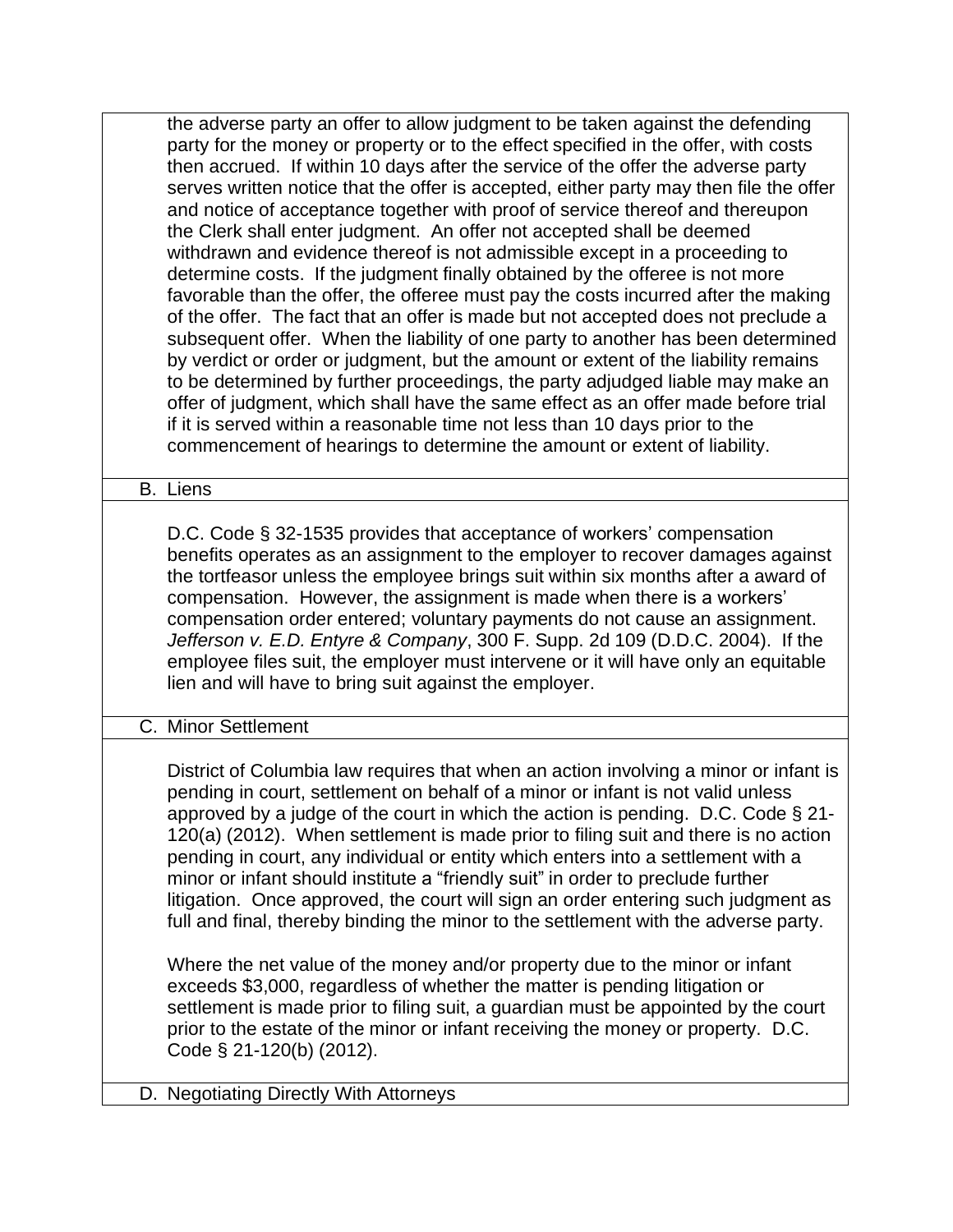|  | It is the normal practice of claims professionals to negotiate settlement directly<br>with attorneys. D.C. Bar Appx. A, Rule 4.2 provides that "a lawyer shall not<br>communicate or cause another to communicate about the subject of the<br>representation with a person known to be represented by another lawyer in the<br>matter, unless the lawyer has the prior consent of the lawyer representing such<br>other person or is authorized by law or a court order to do so."                                                                                                                                                                                                                                                                                                                                                                                                                                |
|--|-------------------------------------------------------------------------------------------------------------------------------------------------------------------------------------------------------------------------------------------------------------------------------------------------------------------------------------------------------------------------------------------------------------------------------------------------------------------------------------------------------------------------------------------------------------------------------------------------------------------------------------------------------------------------------------------------------------------------------------------------------------------------------------------------------------------------------------------------------------------------------------------------------------------|
|  | E. Confidentiality Agreements                                                                                                                                                                                                                                                                                                                                                                                                                                                                                                                                                                                                                                                                                                                                                                                                                                                                                     |
|  | Confidentiality agreements are permissible and are generally subject to rules of<br>contract interpretation.                                                                                                                                                                                                                                                                                                                                                                                                                                                                                                                                                                                                                                                                                                                                                                                                      |
|  | F. Releases                                                                                                                                                                                                                                                                                                                                                                                                                                                                                                                                                                                                                                                                                                                                                                                                                                                                                                       |
|  | A notary is not required for a release. Generally, it is the duty of the party signing<br>the release to ask questions if he does not understand it. Therefore, if the<br>person cannot read English, it is up to that person to request a translation. If<br>such a request is made, then a translation should be made to protect the validity<br>of the executed release.                                                                                                                                                                                                                                                                                                                                                                                                                                                                                                                                       |
|  | Releases are contracts and are subject to rules of contract interpretation.<br>Therefore, where a release is facially unambiguous, the court must rely solely<br>upon the plain language of the release. If the release is ambiguous, the court<br>may turn to extrinsic evidence of the parties' subjective intent. Whether a release<br>of one joint tortfeasor is a release of all other tortfeasors is generally a question<br>of fact dependent on two inquiries: (1) did the plaintiff intend to release all<br>tortfeasors or only the particular party named in the release; and (2) did the<br>amount settled for fully compensate the plaintiff. Where a plaintiff settles with<br>one joint tortfeasor whose liability is judicially established, a nonsettling tortfeasor<br>is entitled to a pro rata reduction of a jury verdict for the plaintiff. Convit v.<br>Wilson, 980 A.2d 1104 (D.C. 2009). |
|  | G. Voidable Releases                                                                                                                                                                                                                                                                                                                                                                                                                                                                                                                                                                                                                                                                                                                                                                                                                                                                                              |
|  | Releases may be set aside for mutual mistake of fact or on the grounds of fraud.<br>See Wells v. Rau, 393 F.2d 362, 129 U.S. App. D.C. 253 (1968); Capital Traction<br>Co. v. Sneed, 26 F.2d 296, 58 App. D.C. 141 (1928)                                                                                                                                                                                                                                                                                                                                                                                                                                                                                                                                                                                                                                                                                         |
|  | Pursuant to D.C. Code $\S$ 22-3225.14(d)(1)-(2), "[i]f a person involved in an<br>automobile accident, or his parent or guardian, executes, within 21 days of a<br>motor vehicle accident, a release of liability, without the assistance or guidance<br>of legal counsel, pursuant to the settlement of a claim for personal injury, that                                                                                                                                                                                                                                                                                                                                                                                                                                                                                                                                                                        |

of legal counsel, pursuant to the settlement of a claim for personal injury, that person or his parent or guardian may void the release; provided, that the insurance carrier or other settling party receives written notice of the intent to void the release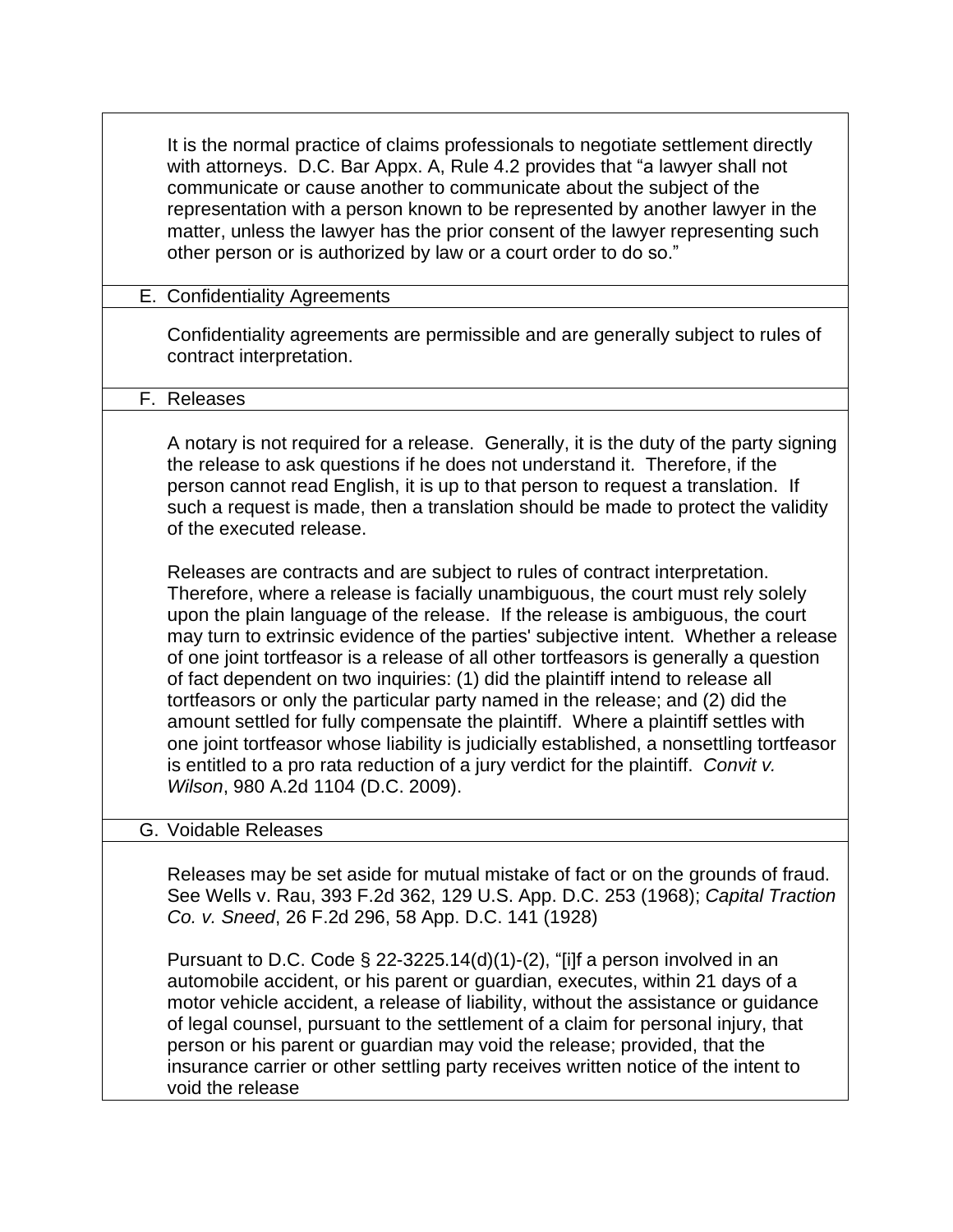accompanied by any check or settlement proceeds related to the claim for personal injury that had been delivered to the claimant." The Code further provides that "[a] release of liability executed within 21 days of the accident giving rise to the claim of personal injury by a person who is not represented by counsel shall contain a notice of the claimant's right to rescind conspicuously and separately stated on the release."

## **Transportation Law**

## A. State DOT Regulatory Requirements

The District of Columbia has substantially adopted the FMCSR. Differences and/or exceptions are set forth in Title 18, Chapter 14 of the D.C. Municipal Regulations.

### B. State Speed Limits

No person shall drive a vehicle on a street or highway at a speed greater than is reasonable and prudent under the conditions and having regard to the actual and potential hazards then existing. D.C. Mun. Regs. tit 18, § 2200.3 (2013).

On all streets and highways, unless otherwise designated, the maximum lawful speed shall be twenty-five miles per hour (25 mph). D.C. Mun. Regs. tit 18, § 2200.6 (2013).

In all alleys, the maximum lawful speed shall be fifteen miles per hour (15 mph). D.C. Mun. Regs. tit 18, § 2200.7 (2013).

On all streets adjacent to school buildings and grounds, the maximum lawful speed shall be fifteen miles per hour (15 mph) at the times indicated on official signs. When no times are indicated on official signs, the maximum lawful speed shall be fifteen miles per hour (15 mph) during recess periods or while children are going to or leaving school during the opening or closing hours. D.C. Mun. Regs. tit 18, § 2200.8 (2013).

On all streets adjacent to playgrounds designated by official signs, provided the playground is in use, the maximum lawful speed shall be fifteen miles per hour (15 mph). D.C. Mun. Regs. tit 18, § 2200.9 (2013).

# C. Overview of State CDL Requirements

D.C. Code §§ 50-401 et seq. and Title 18, Chapter 13 of the D.C. Municipal Regulations govern the classification and issuance of commercial driver's licenses. Generally, no person shall be issued a commercial driver's license unless that person meets the following requirements:

(a) Is a resident of the District of Columbia;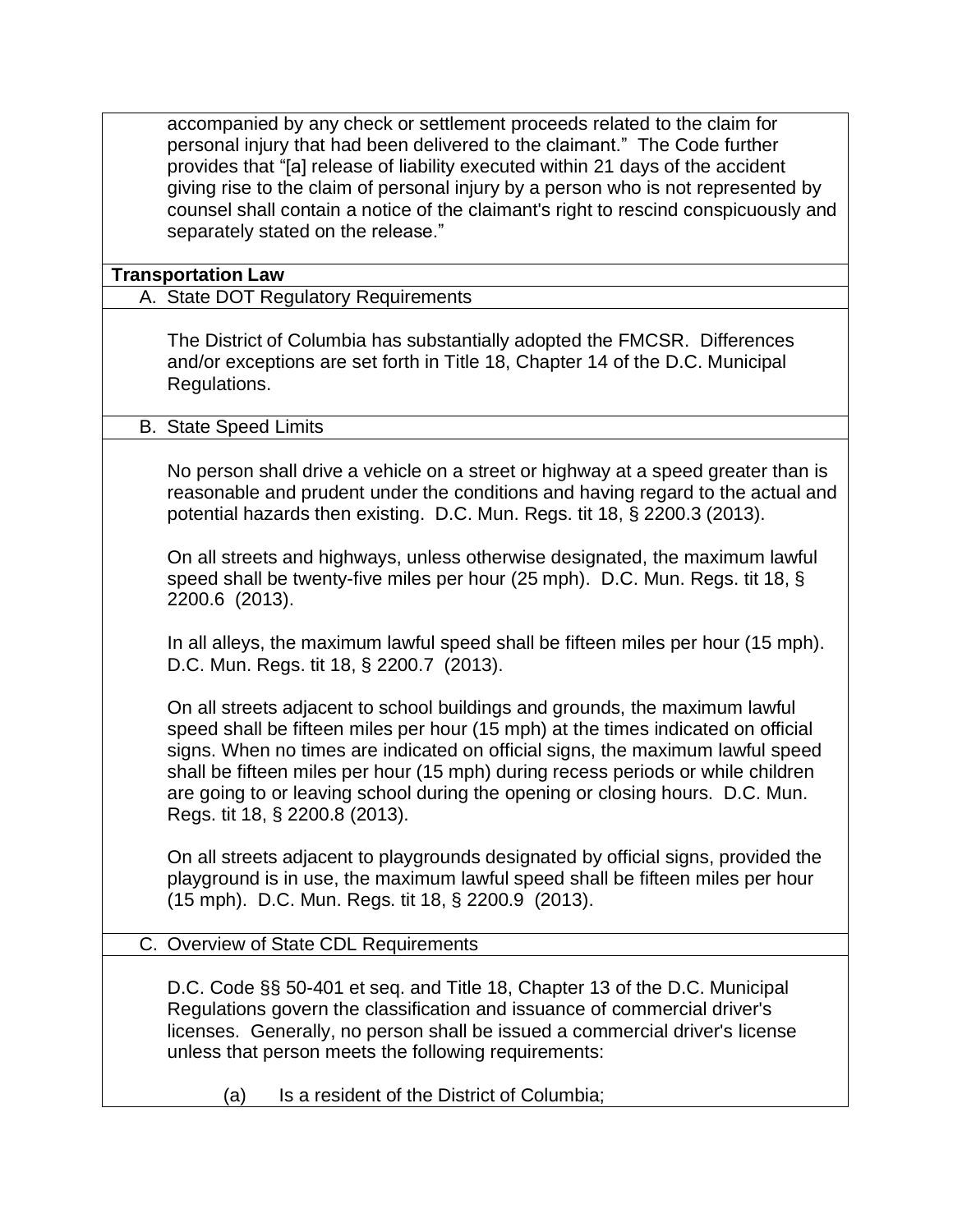|                                       | (b)                                                                                                                                                                          |     | Meets the following conditions:                                                                                                                                                                                                                                                                                                                                                                                                                                                                                       |  |  |
|---------------------------------------|------------------------------------------------------------------------------------------------------------------------------------------------------------------------------|-----|-----------------------------------------------------------------------------------------------------------------------------------------------------------------------------------------------------------------------------------------------------------------------------------------------------------------------------------------------------------------------------------------------------------------------------------------------------------------------------------------------------------------------|--|--|
|                                       |                                                                                                                                                                              | (1) | Possesses a commercial driver's instruction license; or                                                                                                                                                                                                                                                                                                                                                                                                                                                               |  |  |
|                                       |                                                                                                                                                                              | (2) | Has passed the written knowledge tests and skills test that<br>meets the standards set forth by federal law (unless granted<br>waiver);                                                                                                                                                                                                                                                                                                                                                                               |  |  |
|                                       | (c)                                                                                                                                                                          |     | Meets the physical requirements provided by federal law; and                                                                                                                                                                                                                                                                                                                                                                                                                                                          |  |  |
|                                       | (d)                                                                                                                                                                          |     | Surrenders his or her non-commercial or commercial driver's<br>license from any state.                                                                                                                                                                                                                                                                                                                                                                                                                                |  |  |
|                                       |                                                                                                                                                                              |     | Additionally, although there are exceptions, a person must be at least 21 years<br>old to obtain a commercial driver's license.                                                                                                                                                                                                                                                                                                                                                                                       |  |  |
| <b>Insurance Issues</b>               |                                                                                                                                                                              |     |                                                                                                                                                                                                                                                                                                                                                                                                                                                                                                                       |  |  |
|                                       |                                                                                                                                                                              |     | A. State Minimum Limits of Financial Responsibility                                                                                                                                                                                                                                                                                                                                                                                                                                                                   |  |  |
| apply:                                |                                                                                                                                                                              |     | In the District of Columbia, the following auto insurance minimum coverage limits                                                                                                                                                                                                                                                                                                                                                                                                                                     |  |  |
|                                       | Bodily Injury Liability: \$25,000 in coverage for damages per person in any<br>one accident, \$50,000 in coverage for damages to all injured persons in<br>any one accident; |     |                                                                                                                                                                                                                                                                                                                                                                                                                                                                                                                       |  |  |
|                                       | Property Damage Liability: \$10,000 in coverage for property damage in<br>any one accident.                                                                                  |     |                                                                                                                                                                                                                                                                                                                                                                                                                                                                                                                       |  |  |
| D.C. Code $\S$ 31-2406 (2012).        |                                                                                                                                                                              |     |                                                                                                                                                                                                                                                                                                                                                                                                                                                                                                                       |  |  |
| <b>B. Uninsured Motorist Coverage</b> |                                                                                                                                                                              |     |                                                                                                                                                                                                                                                                                                                                                                                                                                                                                                                       |  |  |
| <b>Uninsured Motorist</b>             |                                                                                                                                                                              |     |                                                                                                                                                                                                                                                                                                                                                                                                                                                                                                                       |  |  |
| identified.                           |                                                                                                                                                                              |     | Pursuant to D.C. Code §31-2406, an uninsured vehicle is defined as follows: a)<br>a motor vehicle that is not insured by a motor vehicle liability policy applicable to<br>the accident; b) a motor vehicle that is covered by a motor vehicle liability policy<br>of insurance, but the insured denies coverage for any reason or becomes the<br>subject of insolvency proceedings in any jurisdiction; or c) a motor vehicle which<br>causes bodily injury or property damage and whose owner or operator cannot be |  |  |
|                                       |                                                                                                                                                                              |     | Uninsured motorist coverage is mandatory and provides insurance protection                                                                                                                                                                                                                                                                                                                                                                                                                                            |  |  |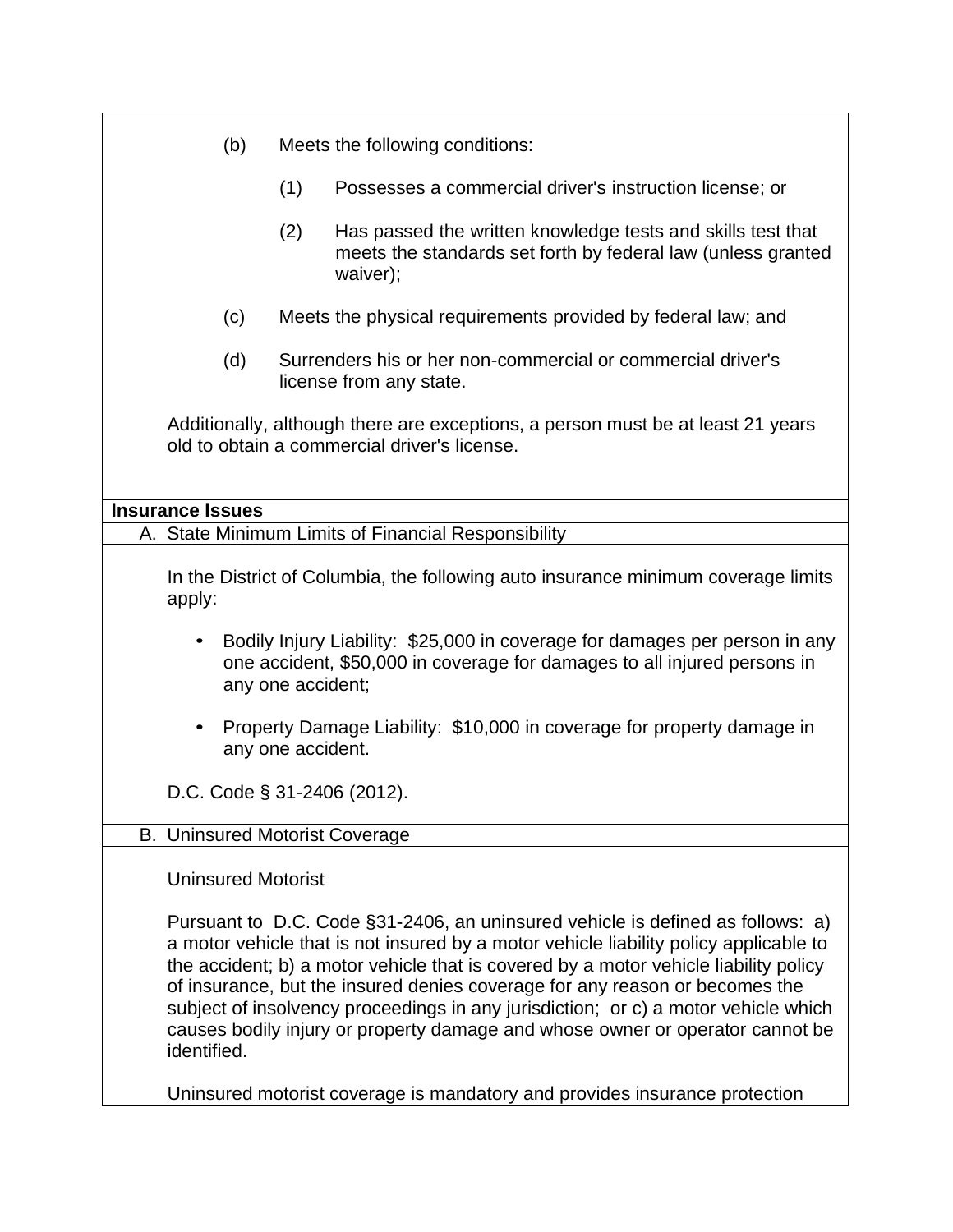irrespective of fault.

Minimum amounts required:

- Bodily Injury Liability: \$25,000 in coverage for damages per person in any one accident, \$50,000 in coverage for damages to all injured persons in any one accident;
- Property Damage Liability: \$10,000 in coverage for property damage in any one accident.

Maximum amounts allowed:

- Bodily Injury Liability: \$100,000 in coverage for damages per person in any one accident, \$300,000 in coverage for damages to all injured persons in any one accident;
- Property Damage Liability: \$25,000 in coverage for property damage in any one accident.

Underinsured Motorist

An underinsured vehicle is defined as an insured motor vehicle where the limits on third-party personal liability or property damage coverage under the insurance required in D.C. are insufficient to pay the loss up to the limit of uninsured motor vehicle coverage as requested by the insured.

Each insurer must offer, except for the operation of motorcycles, optional underinsured motor vehicle coverage in amounts up to the amounts of the uninsured motorist coverage as requested by the insured.

Subrogation Rights: The insurer "stands in the shoes of" the insured against the tortfeasor, but has no more rights against the tortfeasor than the insured.

Stacking: The insurance policy may include terms and conditions that preclude stacking of uninsured motor vehicle coverages.

#### C. No Fault Insurance

Personal injury protection ("PIP") is optional coverage for injuries arising from accidents resulting from the operation or use of a motor vehicle by the insured or use of the insured motor vehicle within or outside the District. Benefits are provided without regard to fault.

PIP provides benefits for medical and rehabilitation expenses, work loss, and funeral benefits and is only available to an injured person/victim who is an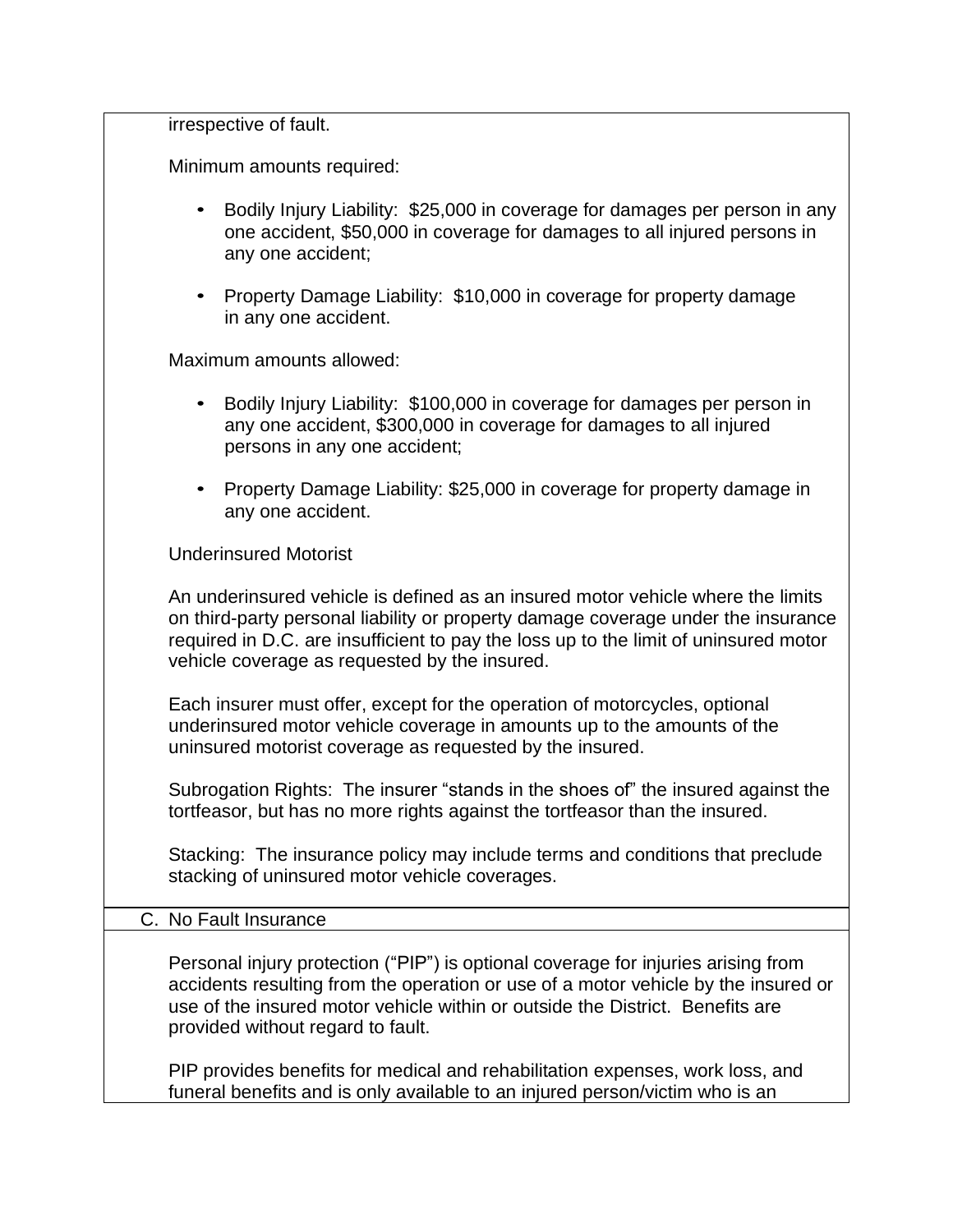| insured or an occupant of the insured's vehicle or of a vehicle which the insured<br>is driving. D.C. Code § 31-2404 (2012).                                                                                                                                                                                                                                                                                                                                                                                                                                                                                                                                                                                                                                                                                                                                                                                             |
|--------------------------------------------------------------------------------------------------------------------------------------------------------------------------------------------------------------------------------------------------------------------------------------------------------------------------------------------------------------------------------------------------------------------------------------------------------------------------------------------------------------------------------------------------------------------------------------------------------------------------------------------------------------------------------------------------------------------------------------------------------------------------------------------------------------------------------------------------------------------------------------------------------------------------|
| A victim must notify the PIP insurer within 60 days of an accident of the victim's<br>election to receive personal injury protection benefits. The insurer must notify<br>any identifiable victim in writing of the 60-day election period, although this period<br>may be extended upon the mutual written agreement of the victim and the<br>insurer. If the covered victim fails to make an election within the 60-day period,<br>the mandatory liability insurance coverage applies. D.C. Code § 31-2405 (2012).                                                                                                                                                                                                                                                                                                                                                                                                     |
| A victim who elects to receive Personal Injury Protection benefits may maintain a<br>civil action based on the liability of another person only if: (1) the injury directly<br>resulted in substantial permanent scarring or disfigurement; substantial and<br>medically demonstrable permanent impairment, which has significantly affected<br>the ability of the victim to perform his or her professional activities or usual and<br>customary daily activities; or a medically demonstrable impairment that prevents<br>the victim from performing all, or substantially all, of the material acts and duties<br>that constitute his or her usual and customary daily activities for more than 180<br>continuous days; or (2) the medical and rehabilitation expenses of a victim or<br>work loss of a victim exceeds the amount of Personal Injury Protection benefits<br>available. D.C. Code § 31-2405(b) (2012). |
| However, the survivors of a victim whose death arises out of the maintenance or<br>use of a motor vehicle are not limited from maintaining a civil action based on the<br>liability of another person for the loss and non-economic loss resulting from the<br>victim's death, regardless of whether the victim had, previous to his or her death,<br>elected to receive personal injury protection benefits. D.C. Code § 31-2405(c)<br>(2012).                                                                                                                                                                                                                                                                                                                                                                                                                                                                          |
| D. Disclosure of Limits and Layers of Coverage                                                                                                                                                                                                                                                                                                                                                                                                                                                                                                                                                                                                                                                                                                                                                                                                                                                                           |
| On January 25, 2013, the Mayor approved legislation amending the<br>Compulsory/No-Fault Motor Vehicle Insurance Act of 1982 (D.C. Code §§ 31-<br>2401 et. seq.) to require pre-litigation disclosure of any insurance agreement<br>under which certain persons may be liable to satisfy all or part of the claim or to<br>indemnify or reimburse for payments made to satisfy the claim by insurance<br>companies. Although it has been approved by the Mayor, the status of the<br>amendment is unclear.                                                                                                                                                                                                                                                                                                                                                                                                                |
| E. Unfair Claims Practices                                                                                                                                                                                                                                                                                                                                                                                                                                                                                                                                                                                                                                                                                                                                                                                                                                                                                               |
| Unfair claim settlement practice is governed by D.C. Code § 31-2231.17 which<br>provides in pertinent:                                                                                                                                                                                                                                                                                                                                                                                                                                                                                                                                                                                                                                                                                                                                                                                                                   |
| (a) No person shall commit or perform with such frequency as to indicate a<br>general business practice any of the following:                                                                                                                                                                                                                                                                                                                                                                                                                                                                                                                                                                                                                                                                                                                                                                                            |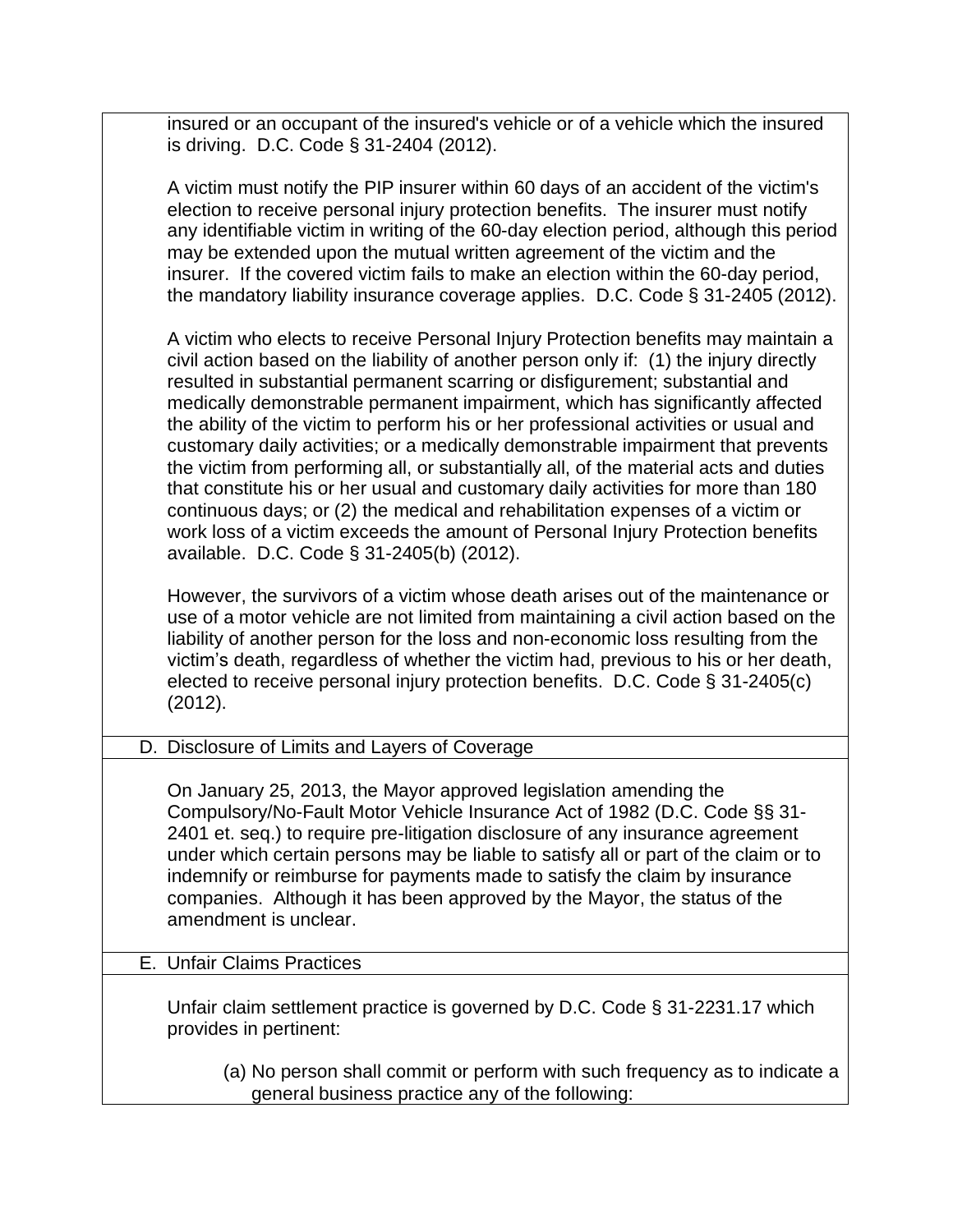- (1) Knowingly misrepresent pertinent facts or insurance policy provisions relating to the claim at issue;
- (2) Refuse to pay a claim for a reason that is arbitrary or capricious based on all available information;
- (3) Attempt to settle a claim on the basis of an application which is altered without notice to, or the knowledge or consent of, the insured;
- (4) Fail to include with a claim paid to an insured or beneficiary a statement setting forth the coverage under which payment is being made;
- (5) Fail to settle a claim promptly whenever liability is reasonably clear under one portion of a policy in order to influence settlements under other portions of the policy; or
- (6) Fail promptly upon request to provide a reasonable explanation of the basis for a denial of a claim.
- (b) No person shall commit or perform with such frequency as to indicate a general business practice any of the following:
	- (1) Knowingly misrepresent pertinent facts or insurance policy provisions relating to coverage at issue;
	- (2) Fail to acknowledge and act reasonably promptly upon communication with respect to claims arising under insurance policies;
	- (3) Fail to adopt and implement reasonable standards for the prompt investigation of claims arising under insurance policies;
	- (4) Refuse to pay claims without conducting a reasonable investigation;
	- (5) Fail to affirm or deny coverage of claims within a reasonable time after proof of loss statements have been completed or after having completed its investigation related to the claims;
	- (6) Not attempt in good faith to effectuate prompt, fair, and equitable settlement of claims submitted in which liability has become reasonably clear;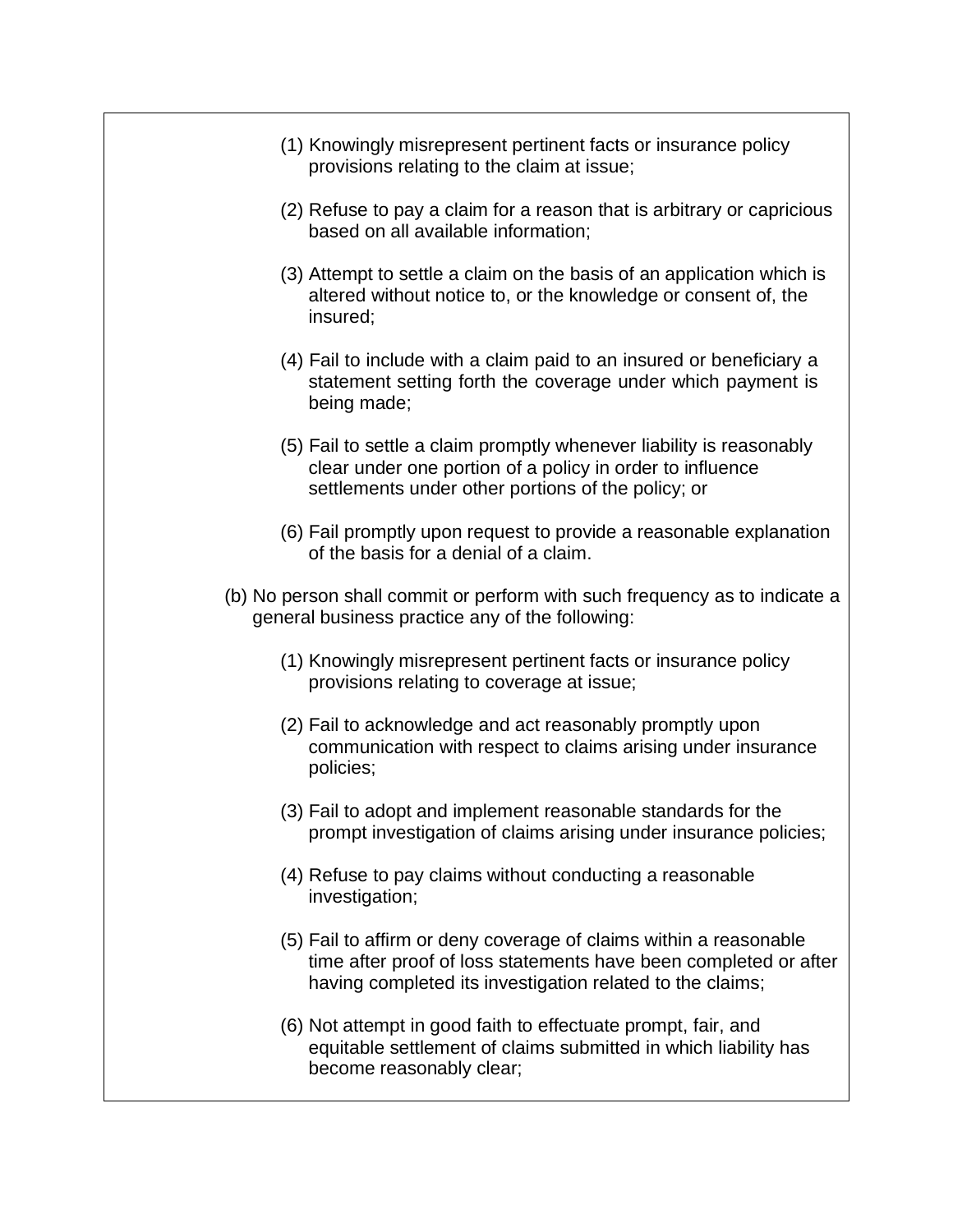|                                                                               | (7) Compel insureds or beneficiaries to institute suits to recover<br>amounts due under its policies by offering substantially less<br>than the amounts ultimately recovered in actions brought by the<br>insureds or beneficiaries;                              |  |  |  |
|-------------------------------------------------------------------------------|-------------------------------------------------------------------------------------------------------------------------------------------------------------------------------------------------------------------------------------------------------------------|--|--|--|
|                                                                               | (8) Attempt to settle a claim for less than the amount to which a<br>reasonable person would believe the insured or beneficiary was<br>entitled by reference to written or printed advertising material<br>accompanying or made part of an application or policy; |  |  |  |
|                                                                               | (9) Attempt to settle claims on the basis of an application which was<br>materially altered without notice to or knowledge or consent of<br>the insured;                                                                                                          |  |  |  |
|                                                                               | (10) Make claims payments to an insured or beneficiary without<br>indicating the coverage under which each payment is being<br>made;                                                                                                                              |  |  |  |
|                                                                               | (11) Make known to insureds or claimants of a policy of appealing<br>from arbitration awards in favor of insureds or claimants for the<br>purpose of compelling them to accept settlements or<br>compromises of less than the amount awarded in arbitration;      |  |  |  |
|                                                                               | (12) Unreasonably delay the investigation or payment of claims<br>by requiring both a formal proof of loss form and subsequent<br>verification that would result in duplication of information and<br>verification appearing in the formal proof of loss form;    |  |  |  |
|                                                                               | (13) Fail, in the case of claims denials or offers of compromise<br>settlement, to promptly provide a reasonable and accurate<br>explanation of the basis for such action; or                                                                                     |  |  |  |
|                                                                               | (14) Make false or fraudulent statements or representations on, or<br>relative to an application for, a policy, for the purpose of<br>obtaining a fee, commission, money, or other benefit from a<br>provider or individual person.                               |  |  |  |
|                                                                               |                                                                                                                                                                                                                                                                   |  |  |  |
| F. Bad Faith Claims                                                           |                                                                                                                                                                                                                                                                   |  |  |  |
| District of Columbia statutory law does not recognize an independent cause of |                                                                                                                                                                                                                                                                   |  |  |  |

District of Columbia statutory law does not recognize an independent cause of action in tort based upon an insurer's bad faith failure to pay an insurance claim and the D.C. Court of Appeals has not specifically addressed the issue. See *Fireman's Fund Insurance Co. v. CTIA - The Wireless Ass'n*, 480 F. Supp. 2d 7 (D.C. Cir. 2007); *Messina v. Nationwide Mut. Ins. Co.*, 302 U.S. App. D.C. 384, 998 F.2d 2 ( D.C. Cir. 1993). Although not binding, the United States District